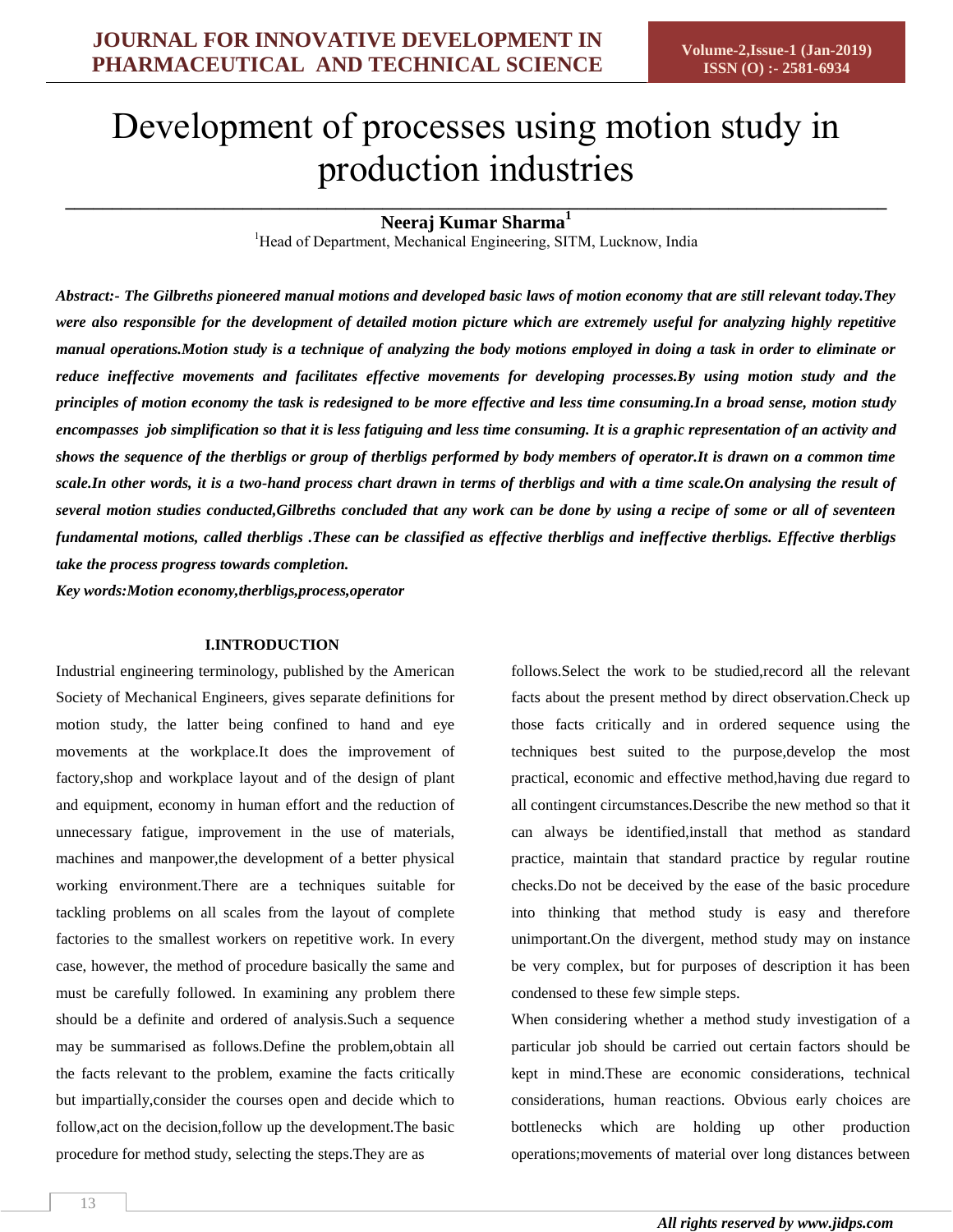shops, or operations involving a great deal of manpower and equipment; operations involving repetitive work using a great deal of labour and liable to run for a long time.Economic considerations will be important at all stages. It is visibly a waste of time to set up or to persist a long investigation if the economic importance the job is small, or if it is one which is not expected to run for long.The initial questions must forever be:Will it reimburse to commence a method study of this job?, and Will it pay to prolong this study?A machine tool constituting a bottleneck in production is known to be running at a speed below that at which the high-speed cutting tools will activate effectively.Can it be speeded up, or is the machine itself not robust enough to take the faster cut? This is a problem for the machine. tool expert.The loading of unfired ware into ovens in a pottery.A change in method might bring augmented productivity of plant and labour, but there may be technical reasons why a change should not be made.This demands advice of a specialist in ceramics.Method study will be more readily accepted by the workers if the first subjects selected are ones which are unpopular, such as dirty jobs or those calling forifting of heavy weights.If these jobs can be perked up and the objectionable features removed from them method study will be seen to be reducing the effort and fatigue of the workers and will be welcomed accordingly.Human reactions are among the most difficult to foretell,since mental and emotional reactions to investigation and changes of method have to be anticipated.Experience of local personnel and local conditions should reduce the difficulties.Trade union officials, workers' representatives and the operatives themselves should be instructed in the general principles and true objectives of method study.If,however, the study of a particular job emerges to be foremost to turbulence or ill-feeling leave it alone, however hopeful it may be from the economic point of view.If' other jobs are tackled successfully and can be seen by all to benefit the people working on them opinions will change and it will be possible, in time,to go back to the original choice.When selecting a job for method study it will be found helpful to have a standardised list of points to be covered.This prevents factors being and enables the suitability of different jobs to be easily compared.The range of jobs which may be tackled by method study in any factory or other place where materials are moved or manual work is agreed on (including usual office work) is generally a very wide one.

The most commonly used of these recording techniques are charts and diagrams.There are several different types of standard charts available, each with own special purpose.Charts indicating process sequence are outline process chart, flow process chart man type, flow process chart material type, flow process chart equipment type, two handed process chart.Charts using a time scale are multiple activity chart,simo chart,P.M.T.S. chart.Diagrams indicating movement are flow diagram,string diagram,cyclegraph, chronocyclegraph,travel chart.Those which are used to record a process sequencethat is, a series of events or happenings in the order in which they occur but which do not depict the events to scale; and Those which record events, also in sequence, but on a time scale, so that the interaction of related events may be more easily studied.Diagrams are used to indicate movement more clearly than charts can do. They usually do not illustrate all the information recorded on charts, which they supplement rather than replace.Among the diagrams is one which has come to be known as the Travel Chart, but despite its name it is classed as a diagram.The next step in the basic procedure, after opting for the work to be studied, is to record all the facts regarding the existing method.The success of the whole procedure depends on the accuracy with which the facts are recorded, because they will provide the basis of both the critical examination and the development of the improved method.It is therefore indispensable that the record be clear and concise.The usual way of recording facts is to write them down.Unfortunately this method is not suited to the recording of the complicated processes which are so common in modern industry.This is predominantly so when an exact record is required of every minute detail of a process or operation.To describe exactly everything that is done in even a very simple job which takes perhaps only a few minutes to perform would probably result in several pages of closely written script,which would require careful study before anyone reading it could be quite sure that had grasped all the detail.The recording of the facts about ajob or operation on a process chart is greatly facilitated by the use of a set of five standard' symbols, which together serve to represent all the different types of activity or event likely to be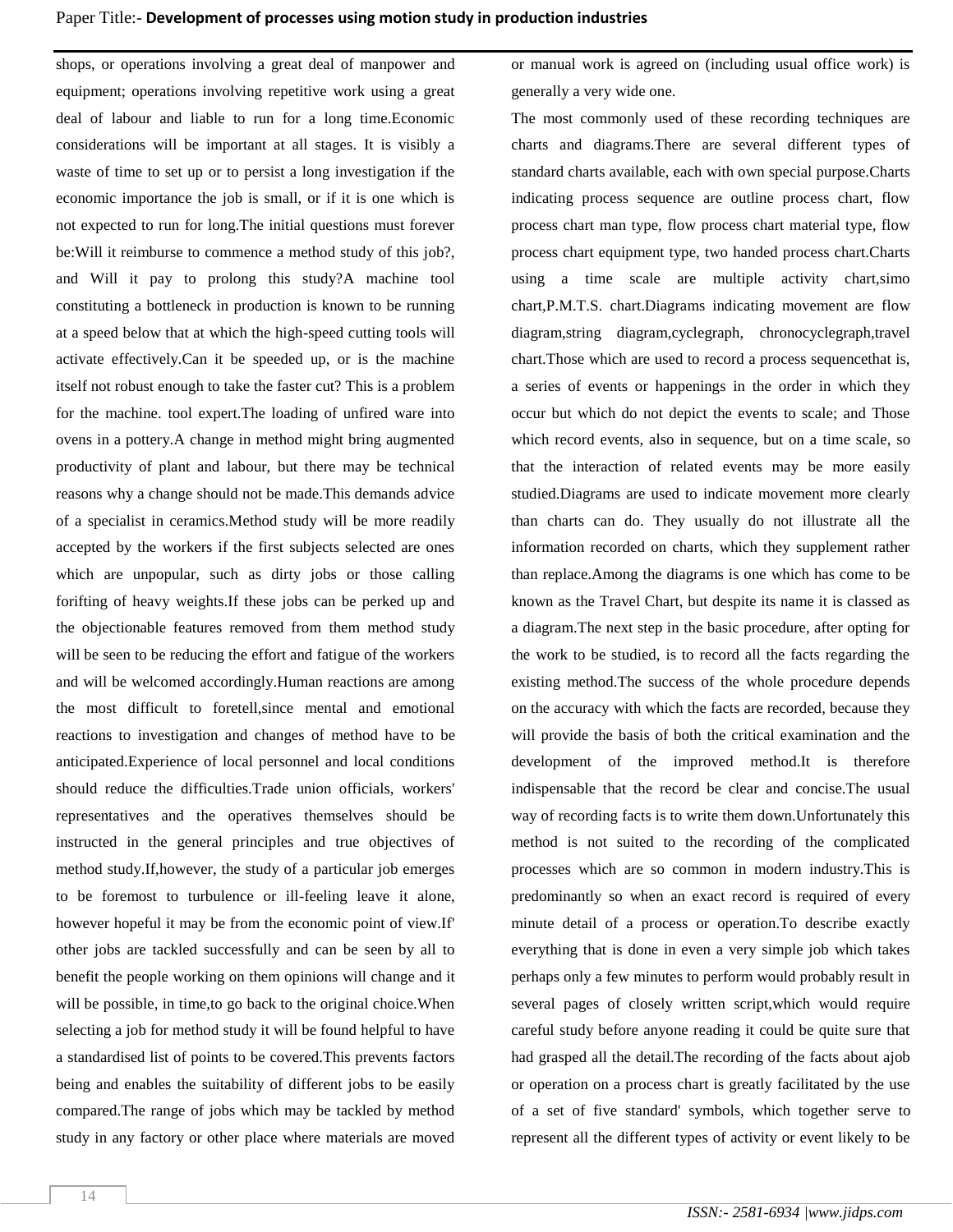encountered in any factory or office.They thus form a very convenient, widely understood type of shorthand, saving a lot of writing and helping to show clearly just what is happening in the sequence being recorded.Operation indicates the main steps in a process, method or procedure.Usually the part, material or product apprehensived is customized or altered during the operation.It will be seen that the symbol for an operation is also used when charting a procedure, as for instance a clerical routine.An operation is said to take place when information is given or received, or when planning or calculating takes place.Inspection indicates an inspection for quality and/or a check for quantity. Often a more detailed picture will be required than can be obtained by the use of these two symbols alone.In order to achieve this three more symbols used.Transport indicates the movement of workers, materials or equipment from place to place.A transport thus occurs when an object is moved from one place to another, except when such movements are part of an operation or are caused by the operator at the work station during an operation or an inspection.This symbol is used whenever material is handled on or off trucks, benches, storage bins, etc.Temporary strage or delay indicates a delay in the sequence of events: for example, work waiting between consecutive operations, or any object laid aside temporarily without record until required.Storage indicates a controlled storage in which material is received into or issued from a stores under some form of authorisation; or an item is retained for reference purposes.The questioning technique is the means by which the critical examination is conducted, each activity being subjected in turn to a efficient and progressive series of questions.The questioning sequence used follows a well-established pattern which examines the purpose for which,the place at which,the sequence in which,the person by whom,the means by which.The secondary questions cover the second stage of the questioning technique, during which the answers to the primary questions are subjected to further query to determine whether possible alternatives of place, sequence, persons and/or means are viable and preferable as a means of improvement over the existing method. Thus, during this second stage of questioning, having asked already, every activity recorded, what is done and why is it done, the method study goes on to inquire what else might be done? And, hence: What should be In the same way, the answers already obtained on place, sequence, person means are subjected to further inquiry.Combining the two primary questions with the two secondary questions under each of the heads: purpose, place, etc.

The first step. in doing so is to build a record of the proposed method on a flow process chart so that it can be compared with the original method and can be checked to make sure that no point has been overlooked.There is an old saying to the effect that to ask the right question is to be half way to resulting the right answer.This is specially correct in method study.From the very brief example of the use of the questioning sequence given above it will be seen that once the questions have been asked most of them almost answer them. Once the questions- What should be done? Where should it be done? When should it be done? Who should do it? How should it be done? have been answered, it is the job of the method study man to put his findings into practice. It will be seen from the summary that there have been considerable reductions in the number of "nonproductive" activities.The number of "operations" has been reduced from four to three by the abolition of the unnecessary cleaning and the inspection carried out directly after it has also been eliminated.

#### **II.LITERATURE REVIEW**

No one worked more industriously in this effort than Frank and Lillian Gilbreth, and no one was more conscious of the intimate relationship between the manufacture and the marketing of an innovative product.Even as large-scale enterprises increasingly integrated the manufacture and marketing of mass-produced goods in the late 19th and early 20th centuries, scientific managers elaborated and popularized their efficiency methods and strategies in an attempt to carve out a distinctive scientific professional niche within the changing industrial world.Definitely, my central argument is that the Gilbreths' fame and reputation is due less to the inherent quality of their motion study techniques, or to their achievements in practical motion study and scientific management installation, than to their prolific efforts to publicize both themselves as humane scientists and their principles and techniques as favorable to greater efficiency and workplace harmony. In reality, in a period characterized by rapidly changing business dynamics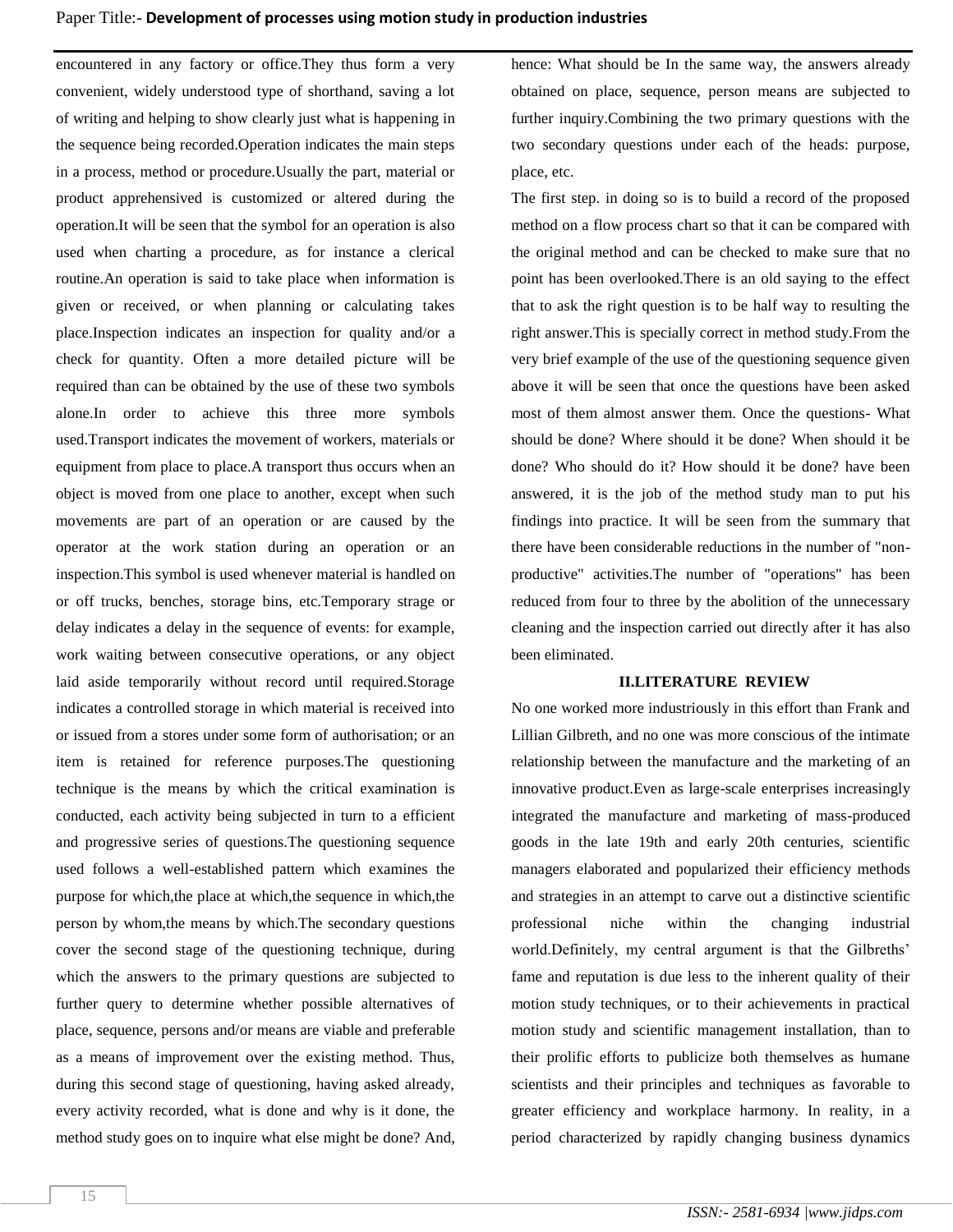and troubled labor-management relations, the Gilbreths found that their motion study methods, though sound in theory, at best formed only partial and temporary efficiencies in practice, and more often than not exacerbated tensions,not only between the workers and managers they were supposed to reconcile, but also among scientific managers themselves.Ultimately, the Gilbreths simply were less successful as manufacturers than as marketers of their motion study strategies. That their strategies and techniques endured and flourished is testimony less to their intrinsic worth as they practiced them than to the image of their worth which the Gilbreths carefully cultivated.Prior to his celebrated meeting with Frederick W. Taylor in December 1907, Frank Gilbreth had acquired renown as an innovative building contractor.His repute was based on speed work achieved by mechanical innovations (an adjustable bricklayer's scaffold and cement mixers),systematic management (coordinating activities on and among construction sites, generating labor efficiency), and advertising publicity employing glossy pamphlets replete with photographs, many of them chronological images displaying his buildings in progressive stages of completion.Gilbreth did not approach Taylor as a nail, consequently, but rather as one who saw himself with as much to teach as to learn. Thus, even as he read Taylor's works and employed his acolytes to introduce time study for task and piece rate setting on his building sites, Gilbreth began putting into deed new bricklaying methods, publishing them in his bricklaying system with the announcement that,The motion study Gilbreth instated was dependent initially on simple trial-and-error methods.Thus, in renovating bricklaying methods he used his adjustable scaffold to keep his workers level with the, wall they built so as to eliminate the motion of stooping; he agreed mortar and bricks to eliminate reaching; and he cut down the labor process so that a bricklayer could repetitiously grab a brick and trowelful of mortar simultaneously, swivel, and simultaneously deposit mortar in the furthest tier of bricks and the brick in the next closest.Thus he asserted to reduce the bricklayers' motions from as many as 18 to as few as 4-1/2.Gilbreth's achievement gained him considerable public acclaim but the acclaim was by no means universal.Brick masons in fastidious reacted to Gilbreth's usurpation of their prerogatives and struck his sites twice.To build matters worse, Gilbreth's motion-studied efficiencies failed to aid his company's financial stability.At the very moment that his integration of systematic management, time study for piece rate setting, and motion study for labor efficiency gave him the potential to gain control of all on-site work, the edifice melancholy of the winter of 1911-12 threatened him with bankruptcy.Accordingly, because he felt that in motion study he had a significant tool with which to solidify his own reputation within the rising scientific management movement,Gilbreth chose this time to build his career move, exiting the construction industry and dedicating himself to his own version of Taylorism.Gilbreth's career transition occurred at a propitious time. Louis Brandeis' endorsement of scientific management efficiencies as an antidote to railroad rate increases in the 1910 Eastern Rates Case raised Taylorism's public profile, while the subsequent trade union antagonism to scientific management highlighted by the Watertown Arsenal strike in 1911, served to provide the scientific managers with opportunities to explain themselves before an aroused national audience.Given Taylor's use of Gilbreth's bricklaying innovations as illustrations for his popular Principles of Scientific Management, and the American Federation of Labor's singling out of motion study for special disapprobation,Gilbreth had a special pledge in defending scientific management and in maneuvering his motion study brainchild more firmly before Taylor's attention. On Taylor's behalf,Gilbreth participated in public debates with trade unionists on scientific management, while Lillian Gilbreth compiled The Primer of Scientific Management to address a popular audience by responding the most common questions about Taylorism.She went on in Psychology of Management to argue that scientific management, contrary to union claims, was the only management method consonant with the 3 psychological health and development of workers. In the meantime Frank Gilbreth planned the Society for the Promotion of Scientific Management, giving the beleaguered Taylorites a forum for mutual support, self-defense, and the promotion of their principles. Through such activities the Gilbreths not only executed a service for Taylor but also identified Frank Gilbreth as a leading exponent of the new managerial science.However, after having put on Taylor's approval, when he undertook his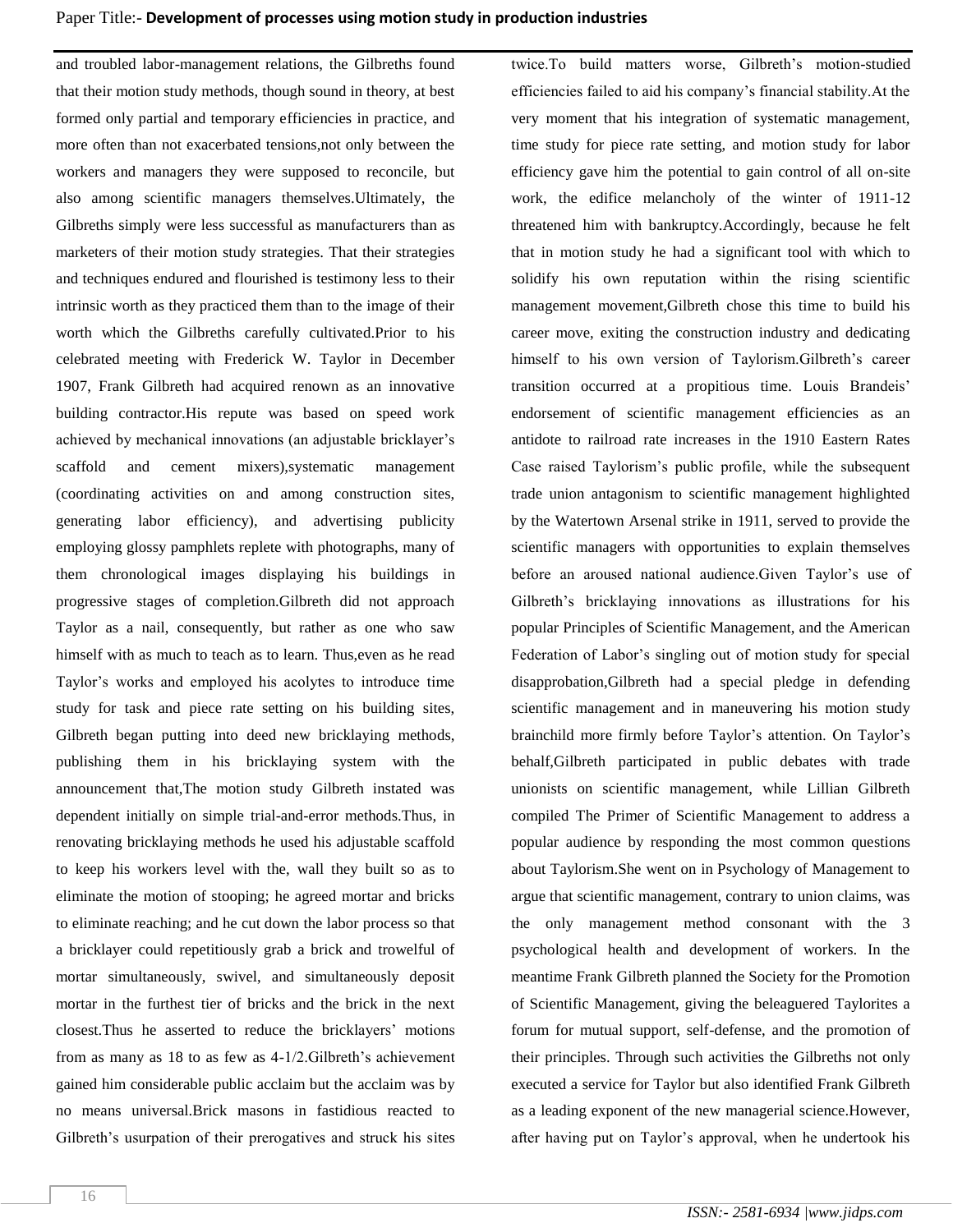own installation career at the same time as making considerable improvements in motion study techniqueGilbreth revived Taylor's suspicions and created the conditions for his mentor's alienation.Gilbreth commenced his installation career at the New England Butt Company of Providence,Rhode Island, armed with a new motion study technique he called micromotion study. Micro-motion study implicated filming a worker's operations against a cross sectioned background while a chronometer within the motion picture camera's field of vision counted time.By probing the film through a magnifying glass,Gilbreth could determine the times of the worker's motions to the one-thousandth of a second while measuring the length of those motions against the background.He could then contrast methods,alter work conditions, and synthesize the best elements of motion into a method which would become standard for that job.Gilbreth saw micro-motion study as a potent remedy to labor hostility as well as a major advance over stop-watch time study. The unions indictd that time study, despite its scientific pretensions, was merely a tool of management designed to speed up the pace of production.Gilbreth contradicted that micromotion study, by replacing the subjective time-study man and his stop watch with the objective eye of the camera and chronometer, provided meaningful scientific accuracy in observing and timing work operations.He further asserted that the more efficient work methods derived from micromotion film analysis meant increasing production by eliminating unnecessary and inefficient motions and substituting more productive ones, lashing up output by greater worker effectiveness, rather than by faster speed. Even as the Butt Company installation developed ,Gilbreth went to work at publicizing micro-motion study as an advance over time study and as an advantage to workers.Claiming that his new technique revolutionized braider machinery assembly processes and increased output per assembler from 11-12 to 60 machines per day, Gilbreth arranged to unveil his discovery at the American Society of Mechanical Engineers gathering in December 1912 before an audience including Taylor and most of his disciples.There, R.T. Kent entitled micro-motion study "as revolutionary in the art of time study as was the invention of the power loom in the art of weaving". Gilbreth's revelation did not please Taylor. Indeed,

in his own presentation Taylor responded by redefining time study by incorporating Gilbreth's motion study ideas, though not endorsing his specific techniques.What Taylor did not know and what Gilbreth did not own up was that the most important facets of braider assembly redesign at the Butt Company were determined by straightforward observation before Gilbreth's micromotion laboratory had been inclusived, that the greatly increased output per assembler had been achieved by assigning time-consuming elements of the process to other workers, and, finally, that because he could not arrange powerful enough mock lighting to overcome the factory gloom, Gilbreth was almost totally reliant on stop-watch time study for piece rate setting . In short, at the time that Gilbreth broadcasted its virtues, micro-motion study had not yet lived up to a single one of them.Gilbreth nevertheless achieved a public relations coup.Although he could only fall further afoul of the trade unionists, who already saw motion study as a tool for creating automatons,Gilbreth pressed home his image as an innovator, popularizing his new technique by using it to time the fastball speeds of pitchers at baseball games and engaging an academic audience by inducting a series of Summer Schools of Scientific Management for college professors in destiny beginning in 1913. Gilbreth continued innovating. While studying the motions of handkerchief folders for the Herrmann-Aukam Company of South River, New Jersey, Gilbreth invented additional motion study techniques which he dubbed cyclegraphs, chronocyclegraphs, and stereochronocylegraphs, all devised for the analysis of minute, fast worker motions.The basic cyclegraph method involved mounting a miniature electric light on a ring that could be slipped onto a worker's finger, showing up on the back of the hand.The movement of the light generated a bright line on a single time-exposed photograph. A line packed of twists and turns bespoke inefficient movement.The worker's tools, equipment, and motions could then be altered until the shortest, smoothest line was developed. Gilbreth perked up on the cyclegraph motion map by interrupting the flow of current so as to obtain,in the resulting sequence of flashes, a record of the time and direction of the motions under observation.The resulting image was a chronocyclegraph.A stereochronocyclegraph produced a threedimensional image of motion by using time-exposed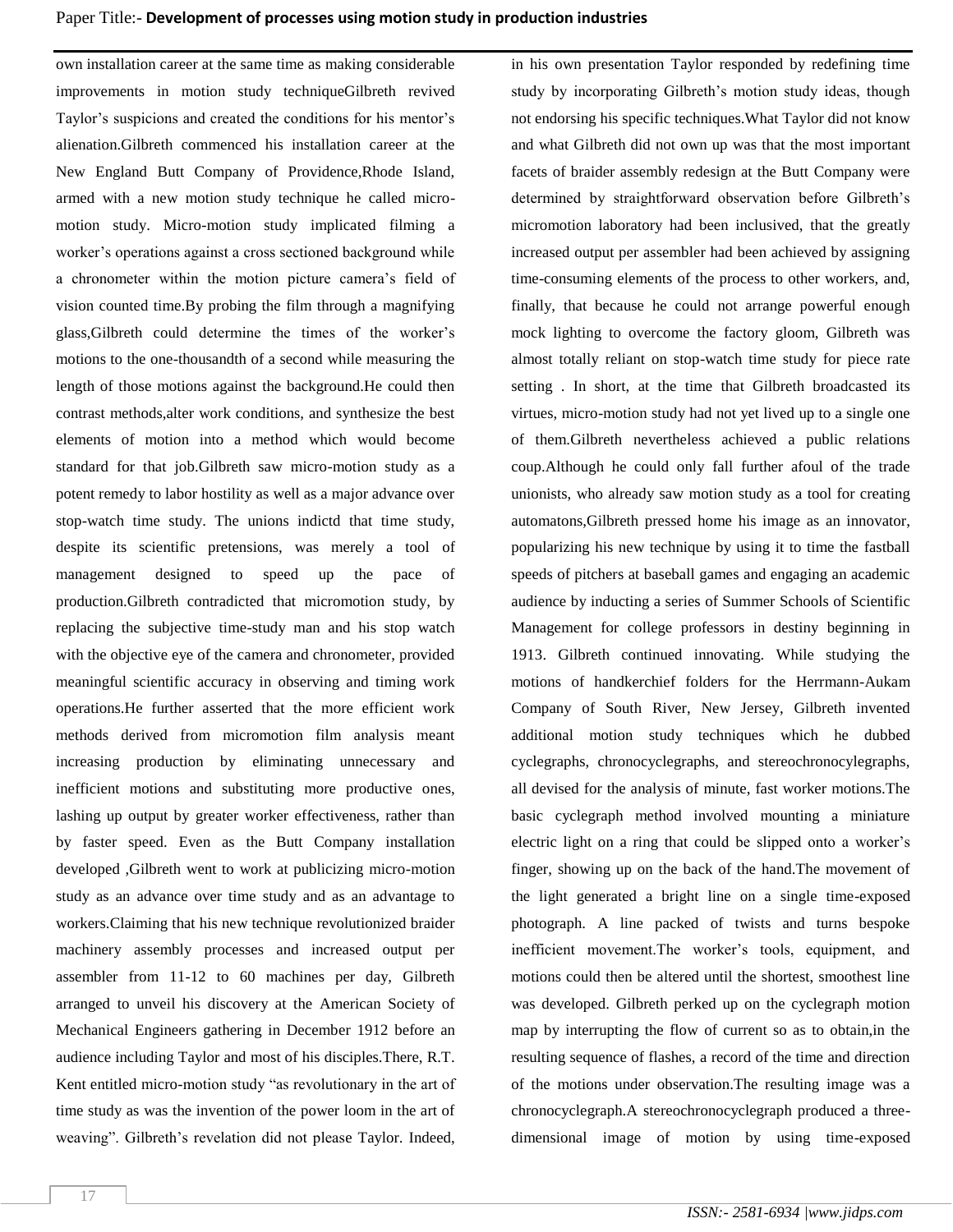photographs from two slightly off-set cameras, the positives from which could be viewed through a stereoopticon or stereoscope.With his usual eye for publicity, Gilbreth arranged for Fred Colvin of the American Machinist to break the news of his latest advances to the engineering world.Though Gilbreth became identified as Taylor's nearly all scientific and innovative follower,he managed through his practical installation work only to increase Taylor's distrust.At a time when trade union militancy beside scientific management was at a peak, Gilbreth had to employ carrot and stick diplomacy at the Butt Company to avert a strike by workers influenced by the IWW and AFL, an occurrence which gravely undermined Taylor's faith in Gilbreth's abilities. Matters between the two came to a head due to Gilbreth's handling of his contract with Herrmann-Aukam Company in 1913-14.Gilbreth took the job to exercise his chronocyclegraph techniques on the detailed motions required in handkerchief folding and packaging.But he quickly diverted his attention to building his reputation abroad when he gained a contract to install scientific management at the giant Auergesellschaft electric light and gas mantle manufacturing company in Berlin. In Gilbreth's absence the Herrmann-Aukam owners broached Taylor with complaints about the pace and quality of Gilbreth's work.Taylor recommended that his orthodox disciple, H.K. Hathaway, finish Gilbreth's job, a signal of disapprobation so severe that Gilbreth took it as a declaration of war. Gilbreth's response was immediate and thoroughgoing, heralding an abrupt shift in his image-management tactics.From Germany he engraved Lillian Gilbreth,"We must have our own organization and we must have our own writing so made that the worker thinks we are the good exception".Becoming the good exception, however, required considerable maneuvering. Severing his relations with Taylor meant cutting himself off from all mainstream scientific managers and generating a relatively distinctive profile as an independent efficiency expert. That scientific management was then under performanced federal government scrutiny due to the AFL-backed International Association of Machinists efforts to have Taylorism banned in government arsenals and navy yards clarified Gilbreth's task.To deal with potential negative publicity stemming from Taylor and his disciples,Gilbreth immediately decided to keep all information about his present

publicity for security against claims of incompetency.Second, he began rewriting his autobiography. Having to this point emphasized his debt to Taylor's ideas for his own development of motion study, Gilbreth now sought to create a convincing version which would show that he invented motion study independent of and prior to his contact with Taylor. Damage control was simpler for Gilbreth than creating a new, positive public profile. That Taylor died in 1915 did not moderate the energy the Gilbreths applied to the task. If anything it focussed them more clearly, for with Taylor out of the way the battle was on for who could most fittingly step into the leadership of the efficiency movement. Fortunately, by the time Frank Gilbreth returned from Germany, Lillian Gilbreth had inclusived two book-length manuscripts with which to launch his new image.To become the good exception among scientific managers, Lillian Gilbreth recommended emphasizing both Gilbreth's concern with the "human factor" and his scientific outlook.This meant arguing, contrary to the trade unionists, government commissions, and Robert Hoxie, that motion 6 study particularly, and scientific management generally, increased industrial output in ways which improved and did not detract from the worker's mental and physical strength and individuality.Accordingly, Lillian Gilbreth's first manuscript, published as a series of articles in Iron Age in 1915-16 under both of their names, dealed with the problem of the troublesome "human element."Her prime conflict was that motion study was less a series of mechanical devices for advancing output than a systematic program for the development and betterment of the worker.Motion study aimed to train workers rather than to demolish skill. Motion study was, in core, to be educated and internalized by the workers who, pertaining its principles, could befall skilled motion study experts in their tasks and valuable aids to management, not mere slight specialists in a craft or unexciting machine tenders.That is, she intended that as motion study normalized work processes, practices based on the motion study way of considering would become the foundation of new worker skills for which they would be individually contented by piece rate wages and promotion.Lillian Gilbreth bickered in Fatigue Study that the aim of motion study specialists was to find out

and future installation work secret, sacrificing potential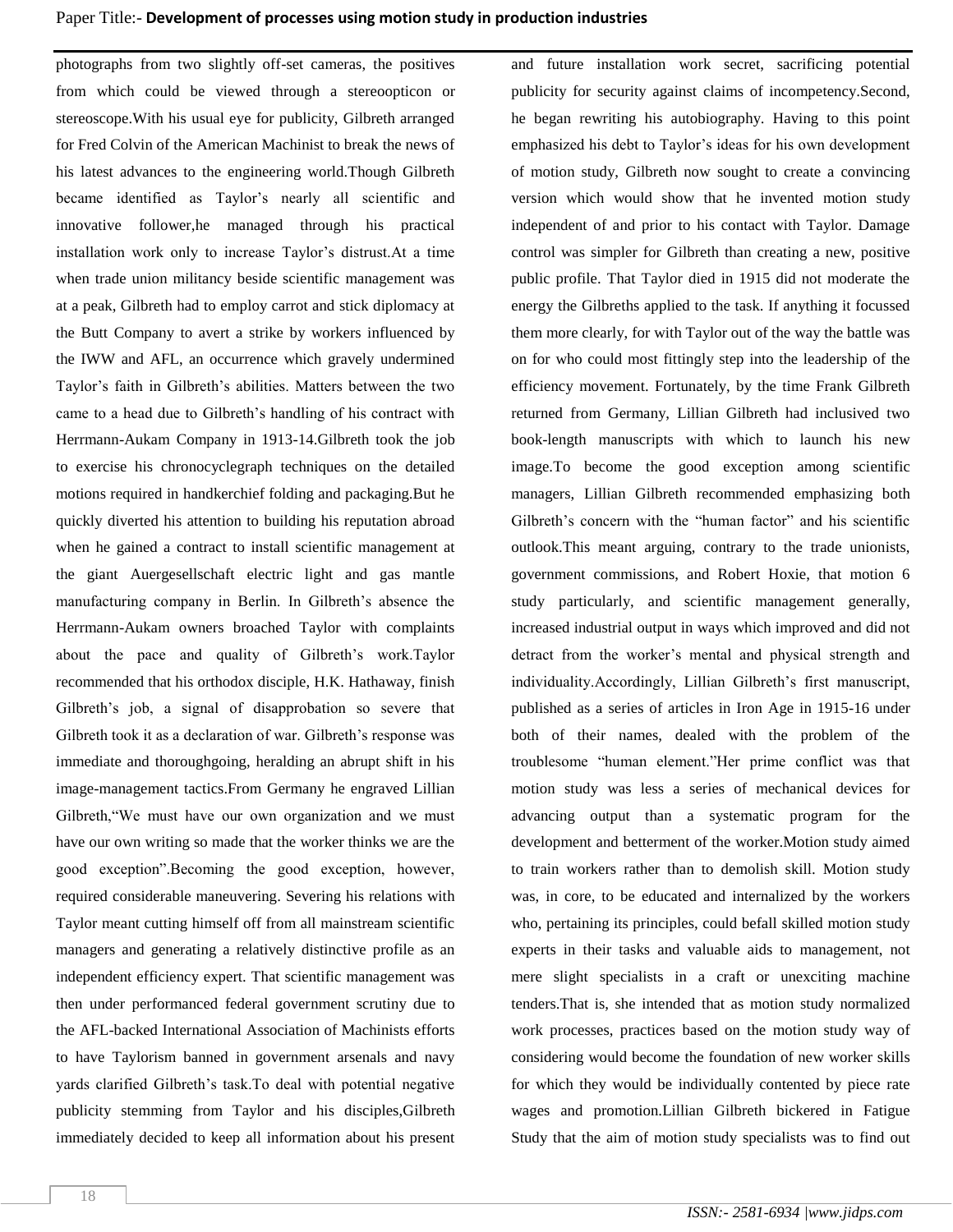accurately the fatigue resulting from any job, then to eradicate that which was unnecessary by designing convenient workbenches, furnishing chairs, providing regular rest-recovery periods, and so on.In short, as the facade of the motion study coin, fatigue study enhanced efficiency so as to reveal its benefits to workers in a tangible way.Fatigue study also had strategic and psychological value.By the stage a fatigue survey on first entering a factory, by providing swift antidotes to evident fatigue-producing activities like standing and stretching,and by swaping traditional skills with motion study skills, Lillian Gilbreth whispered that the scientific manager and motion study engineer bettered the chance of acceptance by workers.Such vision, backed by an appropriate declaration of intentions, enhanced by an immediate fatigue survey,and reinforced by such basic industrial betterment techniques as open meetings to converse installation progress was meant to equip reality to industrial welfare leader H.F.J. Porter says that,"Men can simply be escorted and they will then be instilled with a better spirit than when they are being driven". Lillian Gilbreth's writings enabled her husband to play a double gambit.To workers and industrial relations and betterment experts,Gilbreth could take part in the fatigue study card, contending that motion study humanized work conditions and facilitated industrial peace.To owners, managers, and efficiency experts, Gilbreth could slant the motion study card, arguing that he could boost output by applied motion study science.To assist in the latter Gilbreth had a final motion study innovation.By 1915 he had determineed the basic alphabet of all work motions, naming them therbligs.All work motions, he contended, could be reduced to a mere seveteen varieties: search, find, select, grasp, position, transport loaded, assemble, use, disassemble,inspect, preposition (for next operation), release load, transport empty, wait (unavoidable delay), wait (avoidable delay), and rest (for overcoming fatigue).Assemble, use, and disassemble could be resolved into the other therblig units, on condition that an extremely detailed analytical breakdown of any operation.By evaluating micro-motion film or chronocyclegraphs, the therbligs could be identified and plotted on simultaneous motion (simo) charts.The simo chart cataloged horizontally the parts of the body – arms, legs, trunks, and head – with subdivisions (for example, arm could be dissected into upper and lower arm, wrist, thumb, fingers, and palm).The vertical axis displayed elapsed time.By conveying each therblig a color and symbol, Gilbreth could chart each body part's fundamental motion against time, producing a clear visualization of the relationships between the therbligs employed in any job.Simo charts enabled Gilbreth to discriminate whether, for instance, one arm was actively working while the other was merely passive during the motion cycle.If so, he could revamp the operation with an eye to actively employing both arms simultaneously while shortening the times for movements made by placing tools and parts closer to the worker's grasp.Therbligs were a stunning advance, providing Gilbreth with a superb analytical tool and bolstering his confidence in the validity of his pursuit of a science of motions.Evenly important for their public demeanor, the Gilbreths returned then to an attack on time study and a promotion of motion study as a science.They made clear in Applied Motion Study that they, not Taylor's orthodox disciples, inherited his concern with the science in scientific management.To cap off their reprofiling blitz, the Gilbreths came up with a snappy jingle which unified their concern with the human element and their unease with the scientific analysis of work processes.They were, they uttered, on "the pursuit of the one best way to do work".Gilbreth completed his discovery public in a paper for a local New York ASME meeting in the winter of 1915-16, entitled"Motion Study for the fighter," set up possibly his nearly all fundamental motion study discovery within a paper whose professed focus, the healing of handicapped war veterans, undermined the likelihood of critique.The Gilbreths held this profile without discernibled amend despite significant alterations in the workermanagement environment.After World War I the AFL and the Taylor Society (as the SPSM was renamed arrive at a rapprochement engineered largely by industrial relations experts like Robert G. Valentine, who squabbled that the autocratic behavior of scientific managers should be mellowed by taking industrial welfare and industrial relations policies into account, mitigating the Taylorites reliance on what materialized to workers as counter productive driving methods to increase production.The aftermath of war saw greater cooperation between former enemies and an apparent alignment of the

19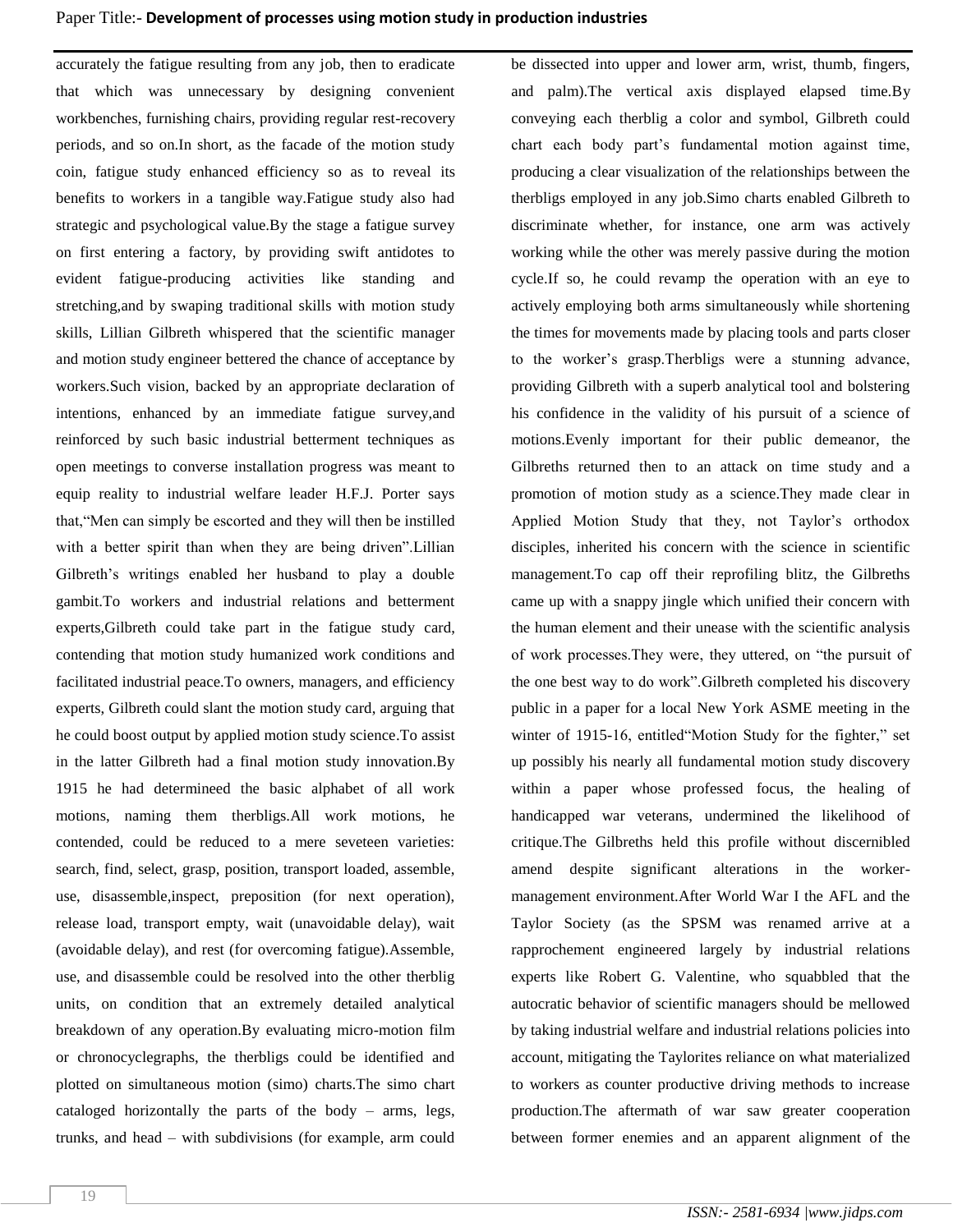Gilbreths' scientific management competition in their wake. But the Gilbreths did not trim down their energies in carving out their own path.Frank Gilbreth organized a 8 Committee for the Elimination of Unnecessary Fatigue within the Society of Industrial Engineers, holding regular fatigue luncheons at their quarterly meetings as a means of pushing motion study in its "human element" format to a ready audience of engineers and managers. He also efforts with the National Safety Council, the American Posture League, and the Eyesight Conservation Committee.At the same time, he arranged for a showdown between motion study and time study by preparing a lengthy indictment of stop-watch time study for presentation to the Taylor Society.Though the subsequent debate was as rancorous as it was inconclusive, and did nothing whatsoever to sway the stopwatch advocates to adopt Gilbreth's methods, it did at least afford the Gilbreths some personal satisfaction at seeing their enemies squirm.The future of motion study was by no means assured.To be certain, motion study, fatigue study, and the One Best Way were terms with a certain currency in engineering and management circles. But Gilbreth's continuing difficulties with actual factory installations led him to retain the veil of secrecy over his work, not surprisingly since eruptions of worker, manager, and owner dissatisfaction with his techniques were common.At the Auergesellschaft Company, for instance, workers associated with the powerful leftist Social Democratic Party at first watched Gilbreth's activities suspiciously as he renovated the company office system, then lucratively exacted of the directors that Gilbreth be prevented from extending his work to the shop floor.Only after the drafting of many workers into the armed forces with the outbreak of war was Gilbreth able to make any progress in their domain.In 1919 messenger boys at the Pierce-Arrow automobile company threatened to strike unless Gilbreth fulfilled his promises of promotion, which he took care of by disbanding the messenger system entirely.In 1924 workers at the American Radiator Company in Buffalo downed tools, refusing to be studied by Gilbreth's assistants, a condition which management resolved by revoking Gilbreth's contract and removing him from the plant. If anything,Gilbreth found foremen, superintendents, and managers more recalcitrant than workers. As he distorted their routines, usurped their prerogatives, and undermined their

company in 1916, U.S. Rubber Company in 1917, Pierce-Arrow in 1919, and American Radiator Company in 1923-24, by stalling, failing to respond to his directives, and questioning the quality of his work. Nor were owners always obliging, as Gilbreth's experiences at Herrmann-Aukam and American Radiator showed. In 1921 the owners of the Erie Forge Steel Company, financially straitened by the post-war depression,litigated against Gilbreth to get his expensive contract revoked, locking him out of the plant, and ultimately settling with him out of court. To darken the picture further, of the seventeen contracts Gilbreth gained between 1918 and 1924, he completed only five requiring limited work and three more involving only written recommendations. Of his six most important contracts requiring extensive factory renovation, five were cancelled prior to their completion.The Gilbreth's shifting tactics, their continual realignment of motion study technology and techniques in relation to their sense of the state of labormanagement relations, and their striving to build an identity unique among scientific managers manifest the ways in which they fashioned their product and themselves along political, sooner than sternly scientific-technological lines. Accordingly, their experiences argue well for the integration of micro-political analysis into scientific-technological history.Gilbreth was working on three contracts when his heart gave out in June 1924. At the instance of his death Gilbreth had entirely failed to prove the viability of motion study in industrial practice. Further, his continual attacks on stop-watch time study had done nothing to win members of the Taylor Society to his motion study banner.Known that he had not productively planned his individual cadre of admirers, the practical future of motion study, despite the soundness of its principles and techniques in theory and in literary reputation, remained in considerable doubt. Only Lillian Gilbreth's sterling efforts enabled her husband's brainchild to survive the 1920s. First, in a concise paper announcing that stop-watch time study, like motion study, had its place in scientific management, she capitulated to the obvious and declared a truce. Moreover, by running her own motion study schools and nurturing her husband's only installation assistant, Joe Piacitelli, she slowly

security with his systematic changes, they all too often reacted, as at Auergesellschaft in 1914-1915, Cluett-Peabody shirt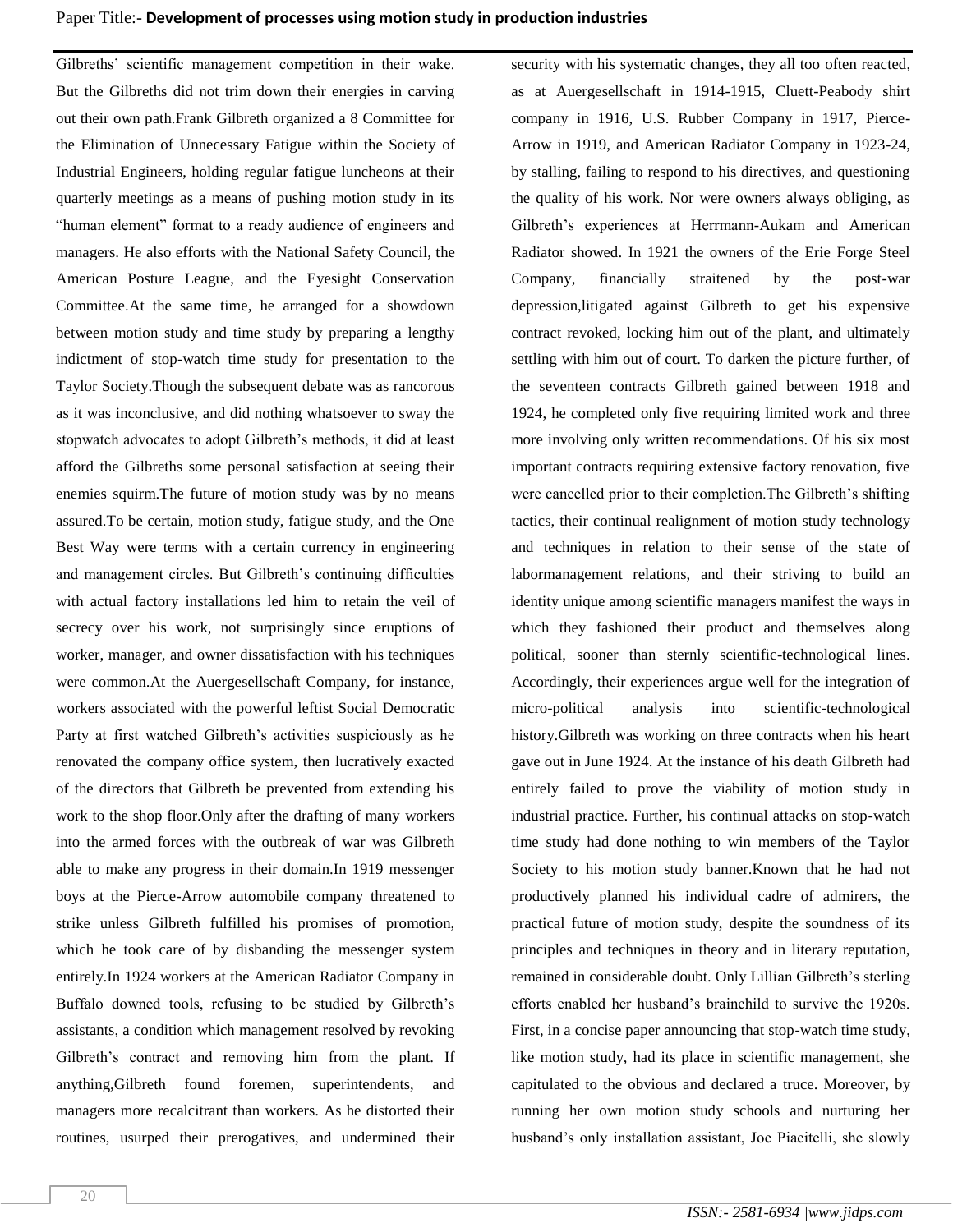laid the basis for motion study's continuation in practice.But it was not until the premature 1930's, when developments in camera and lighting technology made motion study less expensive and cumbersome, that Allan Mogensen and others led the regeneration of a declining art. The scope of the Gilbreths' efforts and travails illustrate the problems of gaining recognition and authority in a fluid business environment characterized by friction among competing parties. The production and marketing of a new product within a new management movement within a changing,contested industrial terrain pretensed special difficulties and necessitated bold tactics, especially as the Gilbreths were, essentially, small business people striving to retain financial independence in a milieu increasingly dedicated to economies of scale.

#### **III. PLANT LAYOUT**

The scope to which the layout of the factory or working area is important to the productivity of theprocess or activities undertaken varies greatly from industry to industry.Equally variable is the extent to which it is possible to alter the layout once it has been established.These two factors must be firmly in the minds of all work study men who have occasion to study the flow of materials or the of workers about the plant.Improving factory layout is part of the job of the work study man, but, since changes of layout usually mean moving plant, equipment and even pipes cables, he must work in close co-operation with the works manager and engineer. In many factories there has been no properly-thought-out change of since they were first opened. Benches, machines, pieces of plant and even whole departments have been added from time to time wherever space could be found.The result is that material often has to make long and roundabout journeys in the course of being processed.A great deal of time can be added to the total work content of a process bad layout, which causes unnecessary movement of material and uses up the time and energy of the workers without adding anything to the completion of the job. Plant layout is the production of a floor plan for organizing the desired machinery and equipment of a plant, established or contemplated,in the way which will permit the easiest flow of materials, at the lowest cost and with the minimum of handling, in processing the product from the

receipt of raw material to the dispatch of the finished product.It is sometimes enviable to know about the paths of movement of men and materials through the factory or working area during the process of production or in the course of other activities.As a flow process chart alone will not give this information, it is useful to supplement it with other forms of recording, particularly the diagrams developed to indicate movement.Notable among these is the diagram.This is a diagram, substantially to scale, of the area covered by the process or activity, on which the location of the various points of activity and the paths of movement between them are shown.Before departuring to discuss in detail the flow diagram and its use, however, let us consider briefly some aspects of plant layout in different industries.





In process layout,it is the sequence of manufacturing is flexible.Machines can be kept busy most of the time.Machine breakdowns do not hold up a succession of operations; work can be transfôrred to other similar machines nearby.Production volumes less than the rated or intended volume of output are probably less costly to produce with the process type of layout.When varied products are required in low and medium quantities, the process layout will probably require less total investment in machines than a product layout would.But more floor space is usually taken up with a process layout.There are no fixed paths along which all work must flow. Consequently there is more handling of materials; a larger volume of work in progress, and a more complicated system of production control is needed than that for a product layout. The flow diagram is employed to supplement the flow process chart.It is a plan,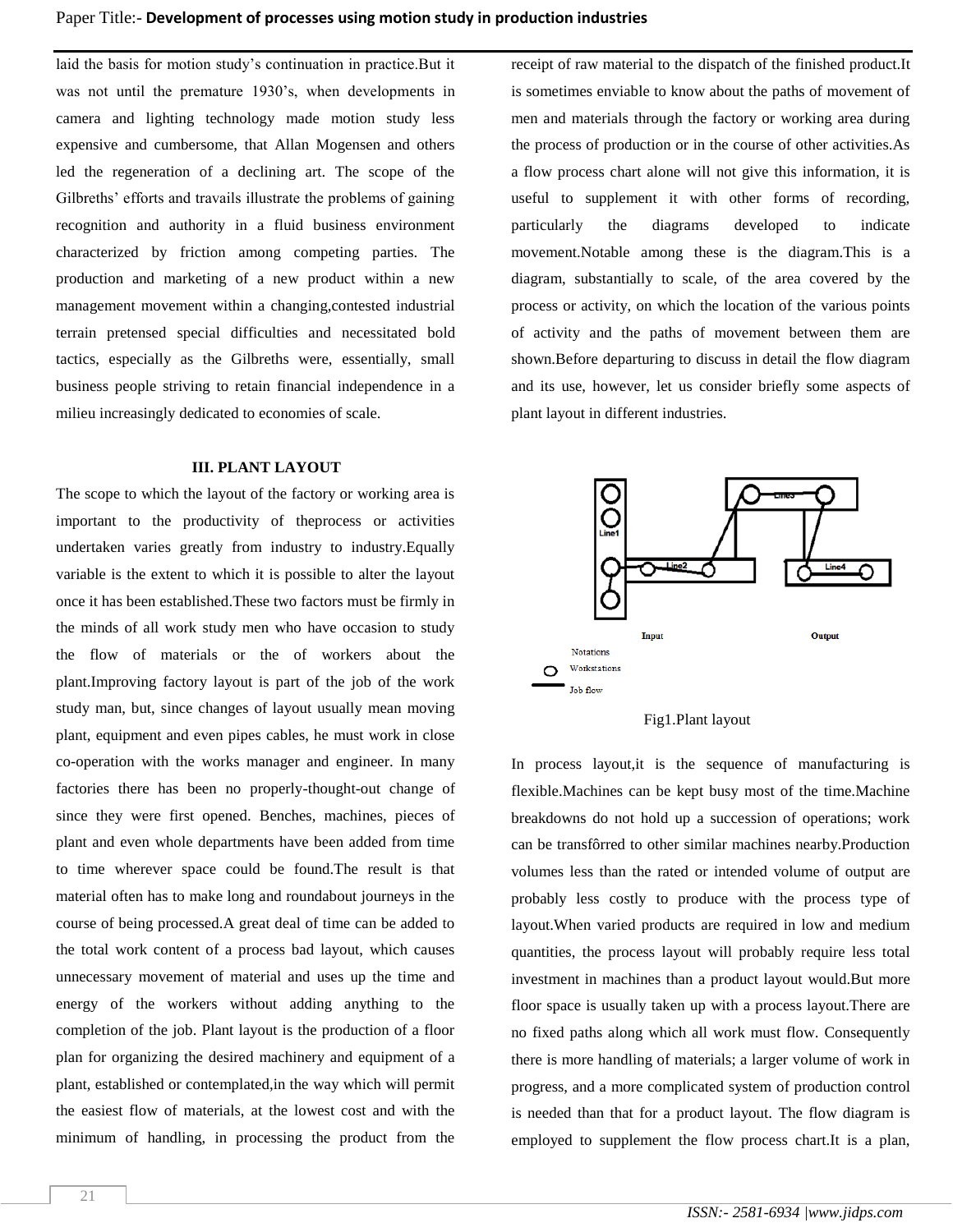substantially to scale, of the factory or shop, with the locations of machines, workplaces and working areas correctly depicted on it.As a result of observation in the shop the paths of movement of the materials, components or products are traced, sometimes using the process chart symbols to denote the activities carried out at the various stopping points.Once the general picture of a process has been established, it is possible to go into greater detail.The first stage is to construct a flow process chart.A flow process chart is a process chart embarks the series of the flow of a product or a procedure by recording all events under review using the appropriate process chart symbols.

Models are easier to handle than templates.The fact that heights are to scale as well as length and breadth of machines and other equipment is often of value, especially in the case of materials handling operations.When necessary, models of doorways, pipelines, overhead conveyors and even roof joists may be included in order to show clearances and any obstructions to shafting or to the movements of stacking trucks, motor vehicles or overhead travelling cranes. Models are more valuable for demonstration and teaching purposes.It may be said that the importance of attaining the best possible layout is directly proportional to the weight, size or immobility of the product.If the product is very heavy or difficult to handle, involving expensive equipment or a large amount of labour, it is most important that it should move as little as possible between operations.Conversely,if the product or its components are very small and light, so that hundreds, or even thousands,representing, perhaps, several days' supplies, can be carried at one time, layout is comparatively unimportant.If the product is made up of a very large number of parts, so that a great many people are likely to be employed in moving them from shop to shop, or between operations in the same shop, good layout becomes important.Mass production methods of manufacture make extensive use of high volume machinery, often operated automatically, so that relatively little labour is needed for the direct manufacturing processes.In consequence, a high proportion of the total factory labour force may be engaged in transporting the output,if the layout is not good.If the moving and handling time represents a large proportion of the total time of manufacture, any reduction in time of travel or handling of the product or its components will have a marked effect on the productivity of the factory, especially if the product, though possibly light, is bulky, so that only a few can be transported at a time. Conversely, if the process time is very long, as in certain machining operations in heavy engineering which may last for days, layout be comes less important.Remember that when the process time is shortened by speeding up operations or by introducing high performance machinery, the ratio between handling time and process time is affected: handling time becomes relatively longer. In many plants in the United States and in some in the United Kingdom machine tools are not permanently fixed, but moved around at intervals to form product lines as new products go into In the light industries such as clothing, radio assembly and paper-bag changing the layout of shops is a relatively simple matter.Where changes in involve any considerable work, however, the management and the works will have to be convinced that real savings will be achieved before they will prepared to sanction them.The layout of manufacturing processes often depends to a great extent on tech nical considerations. Sometimes it can only be altered when a new plant is built.Examples of this are many chemical processes, such as fertiliser manufacture chemicals and the manufacture of synthetic fibres.In some industries this is very heavy and may be impossible to move once it has been set in place.Drop hammers and heavy presses are examples. It is usually difficult and to move textile machinery .On the other hand, most of the machines used in medium engineeringlathes, drills, milling machines and the likecan be without too much trouble and expense.People who have not been trained to read drawings find it much easier to see what a change will mean from a three-dimensional model than from an ordinary diagram.Models are most valuable for teaching the principles of layout and the handling of materials, as much as anything because everyone likes models; they are such fun to play with.People learn best when they are interested. The standard sequence of record and examine critically must be with the flow process chart when supplemented with a flow diagram.Once has been done and wasted time and effort abolished as far as feasible, it will be possible to develop the new layout.This will necessitate moving the points at which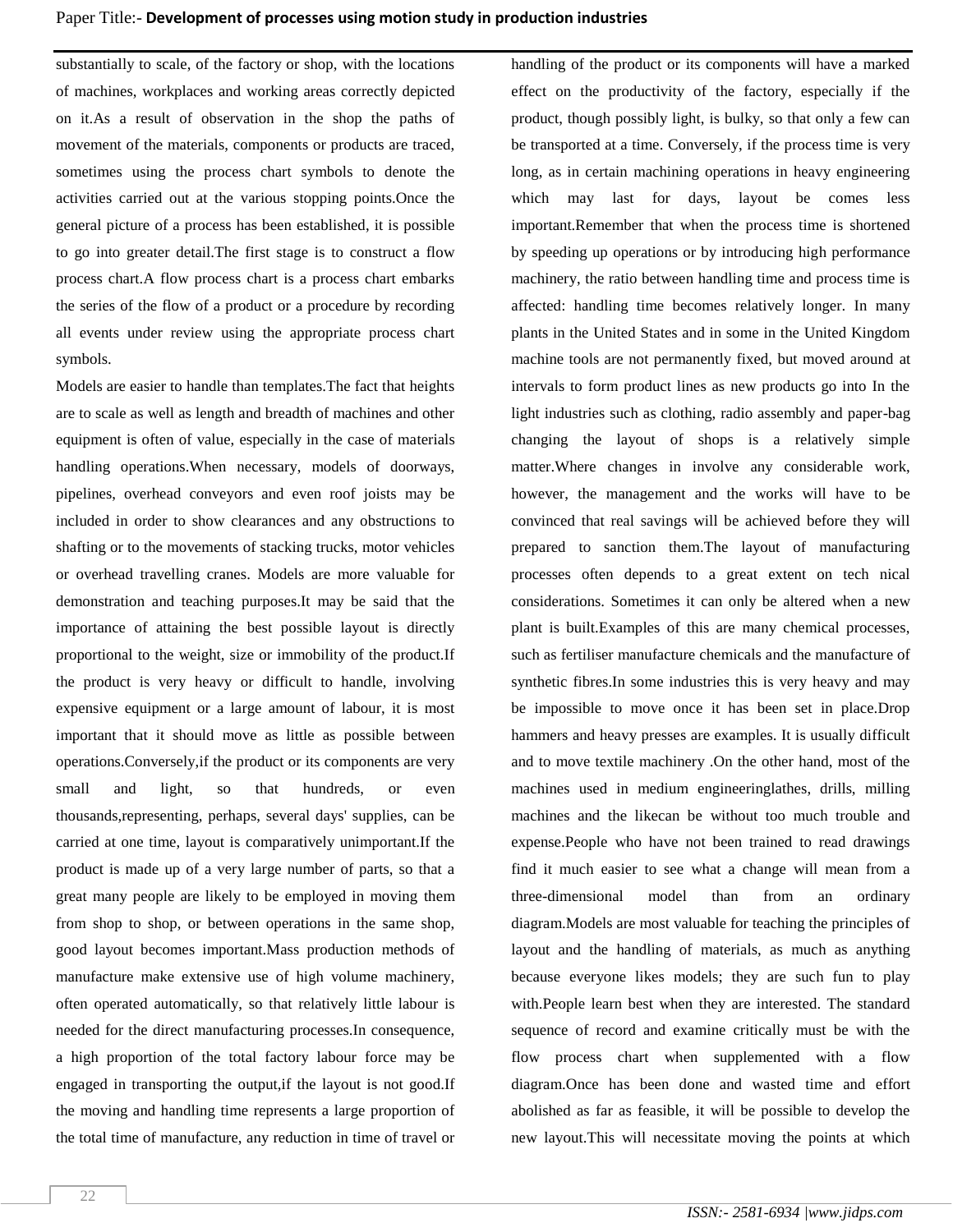## Paper Title:- **Development of processes using motion study in production industries**

operations, inspections and storages take place around until the best that most economical of distance and time has been discovered. It is impossible to do this with the actual equipment, except in the case of the lightest. But it may be done mainly expediently on the flow diagram itself. The simplest methodand one which avoids covering the flow diagram and erasuresis to cut out pieces of cardboard the size (to scale) of the machines, benches and other pieces of equipment which it may be move in order to achieve the final layout. A scale  $,4$  in. = 1 ft or 2 cm = 1 m is convenient. These card pieces are known as "templates".Do not forget to templates for trucks and trolleys used in moving material around the working it may be necessary, when positioning machines or storage equipment, to make that gangways are wide enough for them to pass through or turn in.In templates and scale plans make sure that the dimensions of all equipment correct at the scale being used or, if anything, a little oversize; much time effort may go for nothing if templates are cut out slightly on the small side the space available in gangways and openings is overestimated in it.It is better to be on the safe side. Differently coloured cards may be used different types of equipment such as machines, storage racks, benches or equipment.It is important to mark in doorways, pillars and other obstructions. When trying out different arrangements templates can be held in place with ordinary pins or drawing pins; the former are easier to use if the templates going to be moved about a lot.Thread may be used to indicate paths of it is not wished to mark the diagram until the layout has finally been decided.Templates are being increasingly replaced by scale models of machines equipment for purposes of examining existing layouts and developing improved ones.These are especially valuable when planning new shops or factories.They have the following advantages over the ordinary two dimensional diagram.Models of machines and equipment need not be expensive, or elaborate, provided that they are made accurately to scale.The same warning as applies to templates applies to models.They can be made of wood and shaped roughly to the likeness of the equipment they represent as long as care is taken to ensure that the over-all dimensions are correct.Stacks of material, bar stock and material handling equipment of all kinds can be represented.A colour for different kinds of equipment can be used, e.g. green for production plant, yellow for material handling equipment, red for storage racks, and so on, the models being painted accordingly for ease of identification.Alternatively they may be painted the similar colours as the definite items of equipment.If the sheet representing the shop is stuck on to a thin steel sheet and small magnets are let into the models underneath, they will be very easy to move about and at the same time adherent enough to the sheet for the latter to be set vertically against a wall if desired.Coloured threads may be employed to represent paths of movement of various products or components in the same way as with the ordinary flow diagram.Although simple wooden models serve quite well enough for the solution practical layout problems, it is nowadays possible to obtain correct-to-scale reproductions of most common machine tools and many other items of industrial equipment.These beautifully made models are a delight to handle, and of course they look exactly like the machines they represent,which wooden models cannot always do. They are, however, costly.

The study of handling problems should be carried out along orthodox method study lines, using outline and flow process charts and flow diagrams so as to make certain that the layout of the working area is as good as it can be,taking account of all the situations, and that movement in any plane, horizontal or vertical, is reduced to a minimum.This is especially important when the purchase of handling equipment is mooted, since a change in layout will often alter not only the quantity but also the type of equipment necessary.Therefore the best sort of handling is no handling. The first step in tackling a handling problem is the same step used in all method study, namely to ask: "What is done?" and if the answer is "Handling", to ask: "Why is this handling done?" with a view to trying to eliminate all handling that cannot be shown to be unavoidable. Handling adds to the cost of production but adds nothing to the value of the product.So much emphasis has been placed on it, sometimes as a result of by producers of handling equipment, who are naturally anxious to increase their sales, that it was sometimes thought of as a new technique, which it is Method study has always been concerned with the managing of materials, and the principles involved are only those of motion economy, originally developed for the worker at his workplace,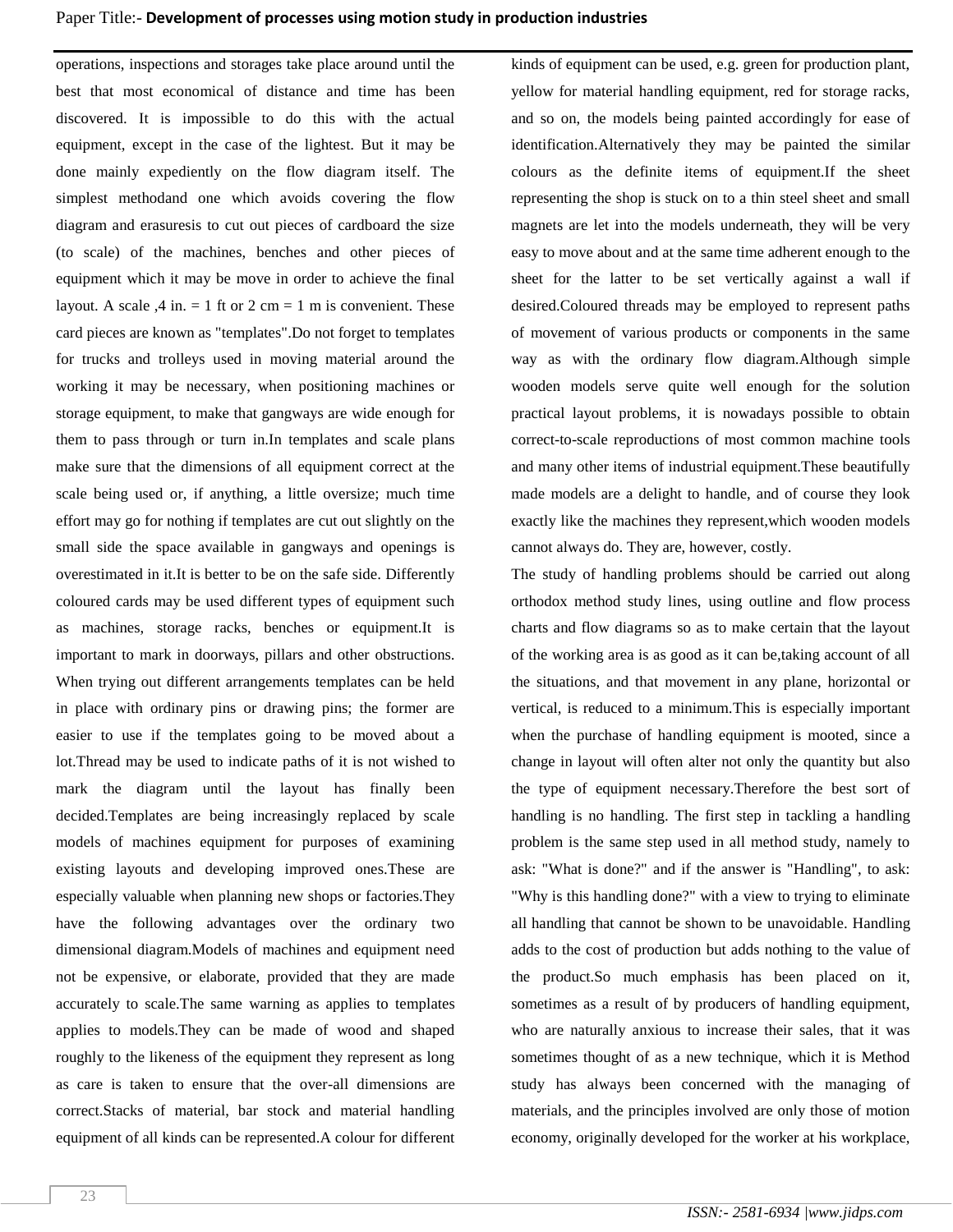applied to the working area as a whole.Material handling is consequently a part of method study and cannot be alienated from it.To attempt to deal with it separately is likely to be expensive, since equipment may be purchased which may prove useless after method study has applied to the task for which it has been bought.If method study had been applied before the trucks had been purchased a heavy outlay of money would have been and the money saved could have been used more productively elsewhere.A great pact of exposure was agreed in the decade after the Second World War to the managing of materials, especially in Europe.This was one result of the visits of many teams concerned with productivity to the United States.The subject in fact extremely important, since handling may take up as much as 85 per cent of the total process time.There are certain precepts which it is constructive to stand in mind when tackling handling problems.Always try to keep materials at the height at which they are to be worked upon.Wherever anything is picked up or put down there is a leeway of cutback handling.Never put materials on the floor, where this can be avoided.Use a pallet or platform. (There is an additional cause for this: in a busy shop work put on the floor tends to stay on the floor and very soon accumulates instead of moving through the processes to completion). Always keep distances over which material is handled as short as possible.(This will happen automatically if proper method study procedures are carried out).Let gravity work for you.Gravity costs countless money in industry; it may as well be used whenever possible.Let material roll or slide down chutes to the next work station whenever possible, instead of pushing it or carrying it.Always handle in bulk over distances, e.g. wait until there is a barrow load of castings before moving them instead of having a labourer carry each one separately Always have sufficient boxes, platforms or containers available at the workplace (at least two), so that the operative can remove the piece he is to work on from one container; place it in another when he has finished his work.When the second one is full it is moved to the next operation, while the first one, now empty, takes its place.This practice can be very well with wheel barrows.Do not try to reduce the number of labourers fetching and carrying unless this can be done without adding to the handling done by operators.This is an important rule, since it governs the application of the previous ones.The only exception is when the operators can do the work while necessarily unoccupied during a machine- or process-controlled cycle. Keep gangways clear. It is no use investing in expensive equipment if it is going to be held up by obstructions.The directly productive or skilled operator should be relieved of which hinder him from giving all his time to his producfive work.It may even increase the productivity of an undertaking as a whole if labour is specially in order to relieve productive workers of tasks such as fetching and carrying their own materials.

Power-driven conveyors may appear to be the ideal solution to both assembly and transport. Method study, however, can often find cheaper hiore effective means of solving them,by rearranging layouts and modifying processes.Conveyors, in their many forms, are most valuable pieces of equipment properly used.Putting a process on to a conveyor calls for careful study planning.All over the world conveyors are lying discarded in corners of factories. A special caution: do not be led into installing power-driven conveyorswithout very careful study, espec ially if there is any thought of using them for assembly work.The range of equipment available for the handling of materials is far too wide.In large firms it is common to have a specialist material handling equipment who is able to advise departments, including work study department, on the most suitable equipment for any given In smaller firms with a limited range of activities this is not necessary.The different types. of equipment needed in an undertaking confining its to a small number of products. is. not large, and it is the business of the work man to make himself familiar with all the equipment likely to be useful in the type of bus.iness in which he is working.Manufacturers of handling equipment usually glad to arrange demonstrations of their products, but the work study man, while taking advantage of these to see new types, should know enough not to be persuaded into buying unsuitable equipment and, perhaps more important, to allow his manager to be persuaded.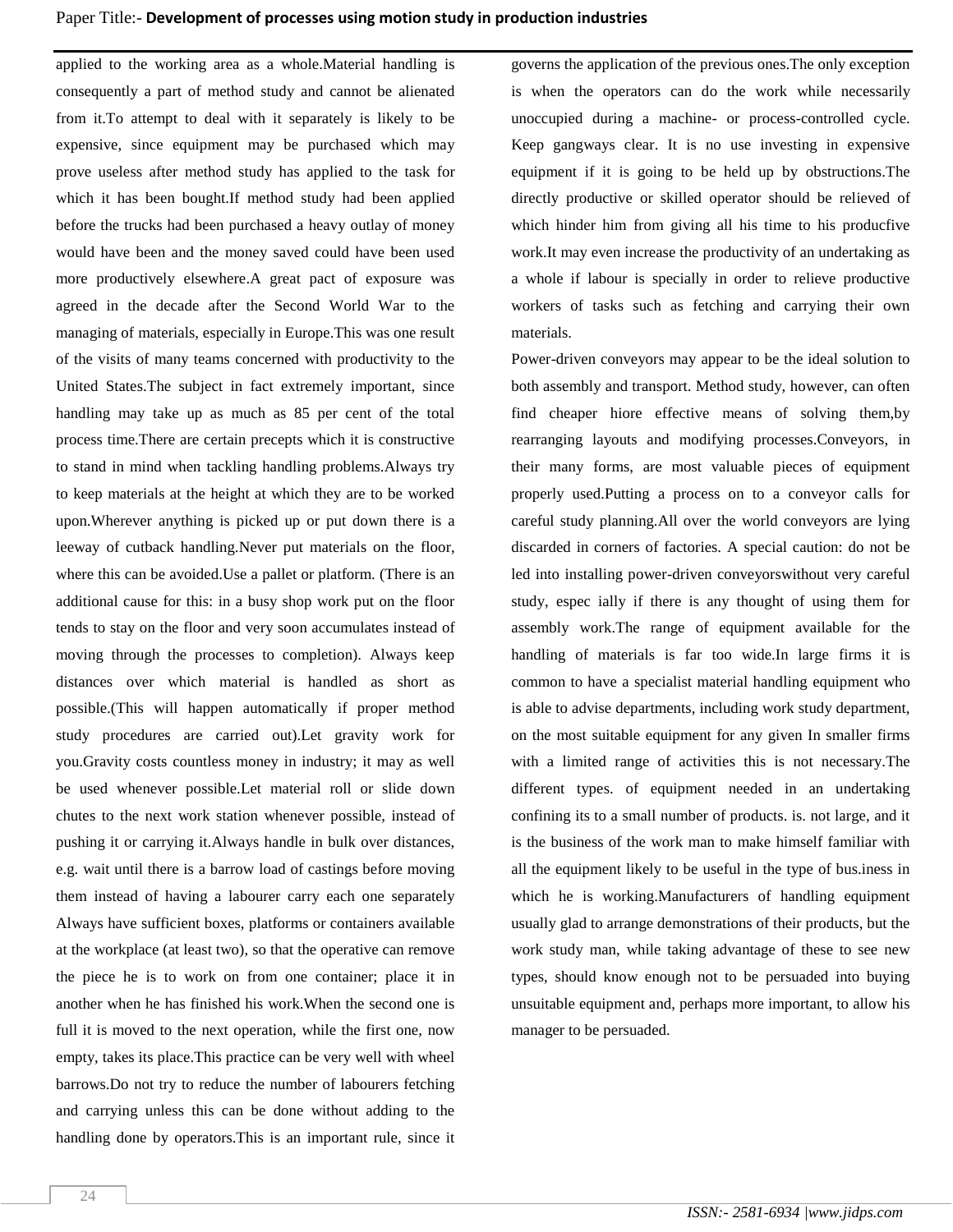#### **IV .MOTION STUDY**



Fig.2 Motion Study

There are various kinds of action in which workers move at irregular intervals between a number of points in the working area, with or without material.This situation occurs very often in industry and commerce and even in the home.In manufacturing shops it occurs when bulk material is being fed to or removed from a continuous process, and is stored around the process; an operative is looking after two or more machines; labourers are delivering materials to or removing work from a series of machines or workplaces.Outside manufacturing operations, examples of its occurrence are in stores and shops where a variety of materials are being from or put away into racks or bins; in restaurant and canteen kitchens during the preparation of meals,in control laboratories where routine tests are carried out at intervals.

The work study man proceeds to follow the worker in whom he is interested as he moves from point to point in doing his job.(If the working area is a small one and he can see the whole of it from one point he can watch the worker without moving.The studyman notes methodically each point to which the worker moves and, if the journeys are fairly long,the times of arrival and departure.It will save a good deal of writing if the observer codes the various machines, stores and other points of call by numbers, letters or other means.A string diagram can be used to plot the movements of materials, and this is sometimes done, especially when it is required to find out easily just how far the materials travel.The simple flow showed all that was needed, and was quicker to prepare for the illustrated.The string diagram is most often used, however, for plotting the movements of workers.This recording will continue for as long as the work study man thinks necessary to obtain a representative picture of the worker's movements, which may be a few hours, a day, or even longer.The studyman must be sure that he has got all journeys made by the worker and has seen them made enough times to be sure of their relative frequency.Insufficient study may produce a misleading picture, since the work study man may only have watched the worker during a part of the complete cycle of activities when he was using only a few of his various paths of movement.Later in the cycle he may not use these at all but use others a great. Once the studyman is satisfied that he has a true picture which should be checked with the worker concerned to make sure that there is nothing else which is usually done that has not been observedthe string diagram may be constructed.A scale plan of the working area similar to that required for a flow must be made (the same plan may be used so long as it has been accurately Machines, benches, stores and all points at which calls are made should be drawn in to scale, together with such doorways, pillars and partitions as are likely affect paths of movements.The completed plan should be attached to a or composition board, and pins driven into it firmly at every stopping point, heads being allowed to stand well clear of the surface (by about 1 cm). Pins also be driven in at all the turning points on the route.

A man type flow process chart is a flow process chart which records what the worker does.The definition of the man type chart given above states that it records the worker does.The definitions of the other two flow process charts, state that they record (material type) what happens to material, and type) how the equipment is used. The definitions thus reflect the charting which is to use mainly the active voice on man type charts, and mainly the voice on the other two.The convention, which has been followed on all the flow.The charting procedure used in compiling a man type flow process chart almost exactly the same as that used on material type flow process charts.There is one slight difference however, a useful charting convention which helps to distinguish man type charts from the other two flow process charts, and will be found quite natural in practice.The same techniques which have been used to follow materials through operations and movements which they undergo can be used to record the movements of a man Man type flow process charts are frequently used in the jobs which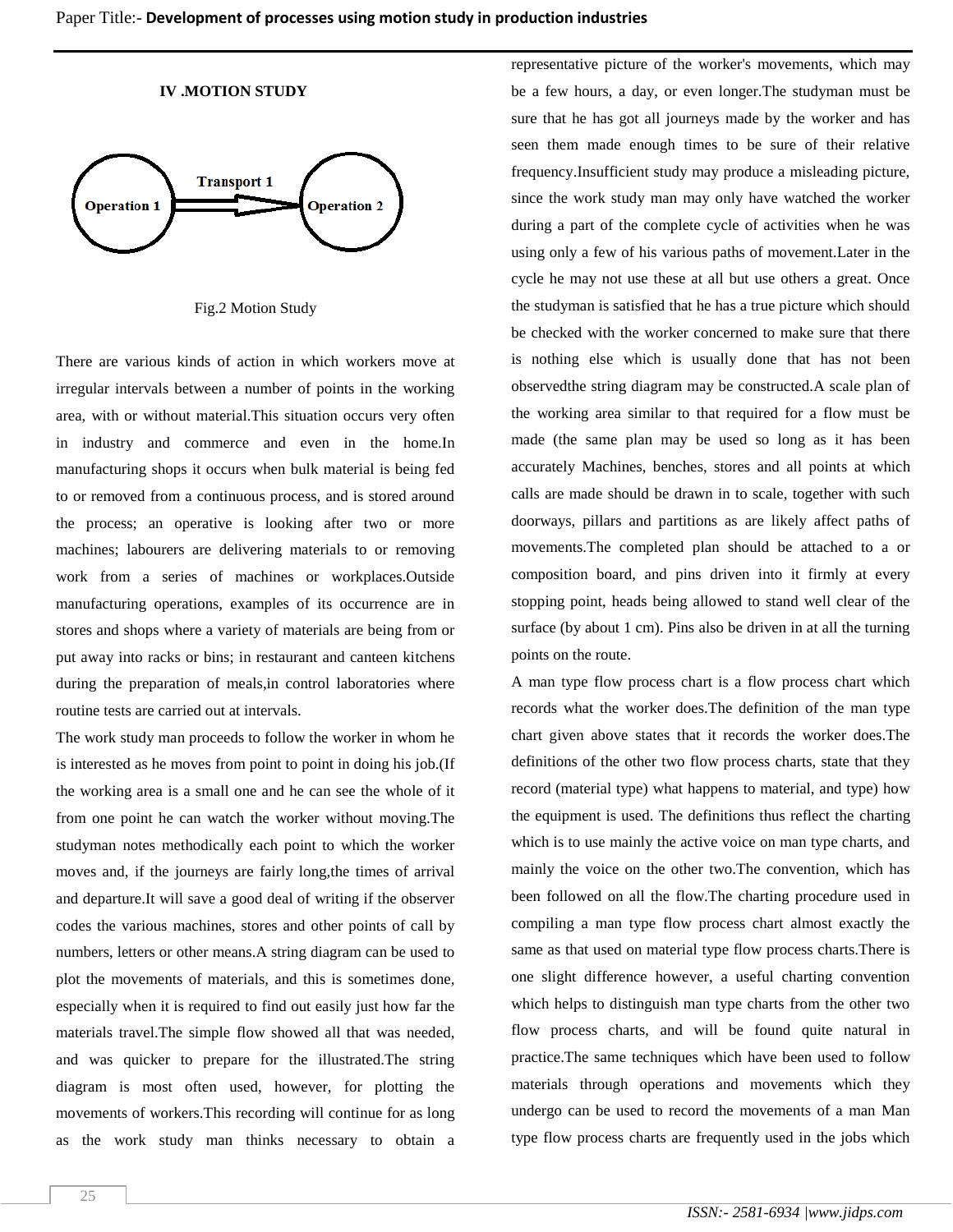are not highly repetitive or standardised.Service and work, laboratory procedure and much of the work of supervisors and can be recorded on charts of this type.Since the charts follow one individual or a group performing the same activities in sequence, the standard flow process forms can be used.It is usually essential to attach to the man type flow chart a sketch showing the path of movement of the worker while carrying out the operation charted.

| S.No.          | Process             |                            |
|----------------|---------------------|----------------------------|
|                |                     | Process flow chart symbols |
| $\mathbf{1}$ . | Cutting             |                            |
| 2.             | Transportation      |                            |
| 3 <sub>1</sub> | Milling             |                            |
| 4.             | Transportation      |                            |
| 5.             | Juice storage tank  |                            |
| 6.             | Transportation      |                            |
| 7.             | Mixing Chamber      |                            |
| 8.             | Transportation      |                            |
| 9.             | Heaters             |                            |
| 10.            | Transportation      |                            |
| 11.            | Crystalizers        |                            |
| 12.            | Transportation      |                            |
| 13.            | production<br>Sugar |                            |
|                | chamabers           |                            |
| 14.            | Storage             |                            |

#### Fig.3 Process flow chart

We come now to the first of the charts which use a time scale the multiple activity process chart. This is used when it is necessary to record on one chart the activities of one subject in relation to another.The multiple activity chart is extremely useful in organising teams of operatives on mass-production work; also on maintenance work when expensive plant cannot be allowed to remain idle longer than is absolutely necessary.It can be used to determine the number of machines which an operator or should be able to look after.By using separate vertical columns, or bars to represent the activities of different operators or machines against a general time scale the chart confirms very clearly periods of idleness on the part of any of the subjects,during the process. A study of the chart often makes it possible to rearrange these activities so that such ineffective time is reduced.A multiple activity chart is a chart on which the activities of more than one subject (worker, machine or equipment) are each recorded on a common time scale to show their interrelationship.The multiple activity chart can also be used to present a picture of the operations performed simultaneously by a man and one or more machines.In this way the beginning and end and hence the duration, of every period of activity of either man or machine are clearly seen in relation to one another.By a study of these activities it is possible to determine whether better use can be made of the operator's time or of the machine time.In particular, it offers a means of determining whether a man minding a machine, whose time is only partly occupied, can manage to service another machine, or whether the increase in ineffective time of the two machines will offset any gain to be obtained from employing the man's time more fully. This is an significant query in those countries where manpower is more willingly obtainable than machines and other capital equipment.

When the movement patterns are complex, the travel chart is a quicker and more manageable recording technique to use.The travel chart is always a square, having within it smaller squares small square represents a work station.A travel chart is a tabular record for presenting quantitative data about the movements of workers, materials or equipment between any number of places over any given period of time.

In considering the movements of men and materials on the larger scale have been concerned with the better utilisation of existing plant through the elimination of unnecessary idle the more effective operation of processes and the better utilisation of the of labour through the elimination of unnecessary and time-consuming movement within the working area of factory, department or yard.The time has now come to look at one man working at a workplace,or table and to apply to him the principles which have been laid down and procedures shown in the examples given.we have examined procedures of a general nature for improving the effectiveness with which complete sequences of operations are performed and with which material flows through the working area.Turning from material to men, we have discussed methods of studying the movements of men around the working area and the relationships between men and machines or of men working together in groups.We have done so following the principle that the broad method of operation must be put right before attempting improvements in detail.As our example of the Egyptian trolleymen's need for relaxation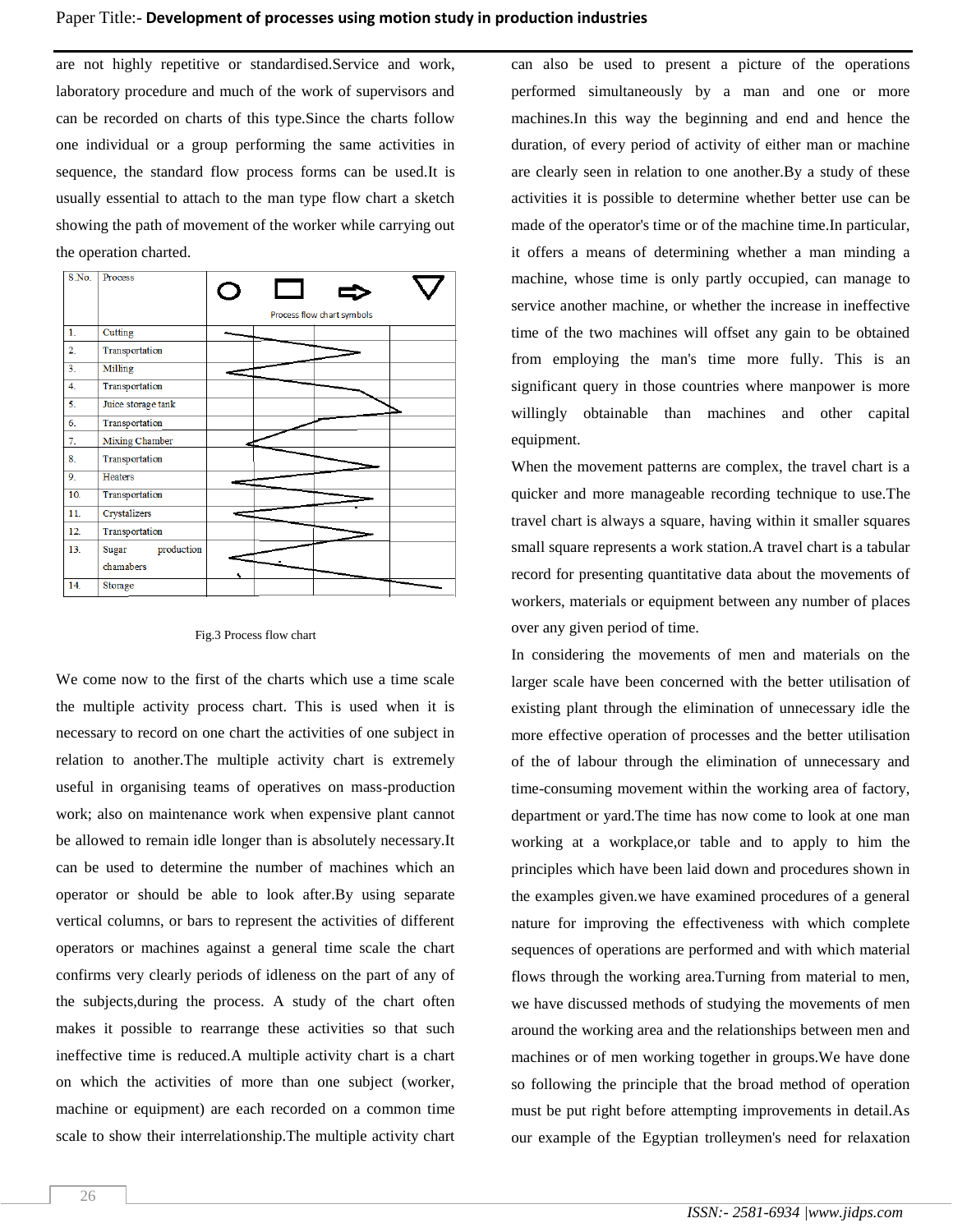shows, factor of fatigue affects the solution of problems even when dealing with larger than the individual workplace.But when we come to study the operator at the workplace, the way in which he applies his effort and the amount of resulting from his manner of working become primary factors in affecting productivity.Before embarking on a detailed study of an operator doing a job at a workplace it is important to make certain that the job is in fact necessary being done as it should be done.The questioning technique must be applied as to purpose to ensure that the job is necessary;place to ensure that it is being done where it should be done;sequence to ensure that it is in its right place in the sequence of operations;person to ensure that it is being done by the right person.Once these have been verified and it is certain that the job cannot be or combined with another operation it is possible to go on to determine the means by which the job is being done and to simplify them as much as is economically justified.Consider the recording techniques adopted to set out the detailed movements of an operator at his workplace in ways which facilitate critical examination and the development of improved methods, in particular the two-handed process chart.Before doing this, however, it is appropriate to discuss the principles of motion economy and a number of other matters which influence the design of the workplace itself, so as to make it as convenient as possible for the worker to perform his task.

Priciples of motion economy are useful in shop and office alike and, although they cannot always be applied, they do form a very good basis for improving the efficiency and reducing the fatigue of manual work. The ideas expounded by Professor Barnes are described here in a somewhat simplified fashion.There are a number of "principles" concerning the economy of movements which have been developed as a result of experience and which form a good basis for the development of improved methods at the workplace.They were first used by Frank Gilbreth, the founder of motion study, and have been amplified by other workers, notably Professor Barnes. They may be grouped under three headings utilize the human body, pacts of the workplace, design of tools and equipment. Utilize the human body, when possible,the two hands should instigate and inclusive their movements at the same time, The two hands should not be idle at the same time except during periods of rest,Motions of the arms should be symmetrical and in opposite directions and should be made simultaneously,Hand and body motions should be made at the lowest classification at which it is possible to do the work satisfactorily,Work should be arranged so that eye movements are confined comfortable area, without the need for frequent changes of focus, Rhythm is essential to the smooth and automatic performance a repetitive operation.The work should be arranged to permit easy, and natural rhythm whenever possible,"Ballistic" (i.e. freeswinging) movements are faster, easier and accurate than restricted or controlled movements,Continuous curved movements are to be preferred to motions involving sudden and sharp changes in direction.Momentum should be employed to help the worker, but should reduced to a minimum whenever it has to be overcome by muscular effort.In arrangement of the workplace,The colour of the workplace should contrast with that of the and thus reduce eye fatigue.Provision should be made for adequate lighting, and a chair of type and height to permit good posture should be provided.Height of the workplace and seat should be arranged to allow standing and sitting."Drop deliveries" or ejectors should be used wherever possible that the operator does not have to use his hands to dispose of finished work,Materials and tools should be arranged to permit the best of motions.Tools, materials and controls should be located within the working area and as near to the worker as possible,Gravity feed, bins and containers should be used to deliver the materials as close to the point of use as possible,tools and materials should be pre-positioned to reduce searching,Definite and fixed stations should be provided for all tools and materials to permit habit formation.In design of tools and equipment,two or more tools should be combined wherever possible,the hands should be relieved of all work of "holding" the workpiece,where this can be done by a jig, fixture or footoperated device, Handles such as those on cranks and large screwdrivers should be intended so as to consent as much of the surface of the hand as possible to come into contact with the handle. This is especially when considerable force has to be used on the handle,Where each finger performs some specific movement, as in type writing, the load should be distributed in accordance with the inherent capacities of the fingers,Levers,crossbars and handwheels should be so placed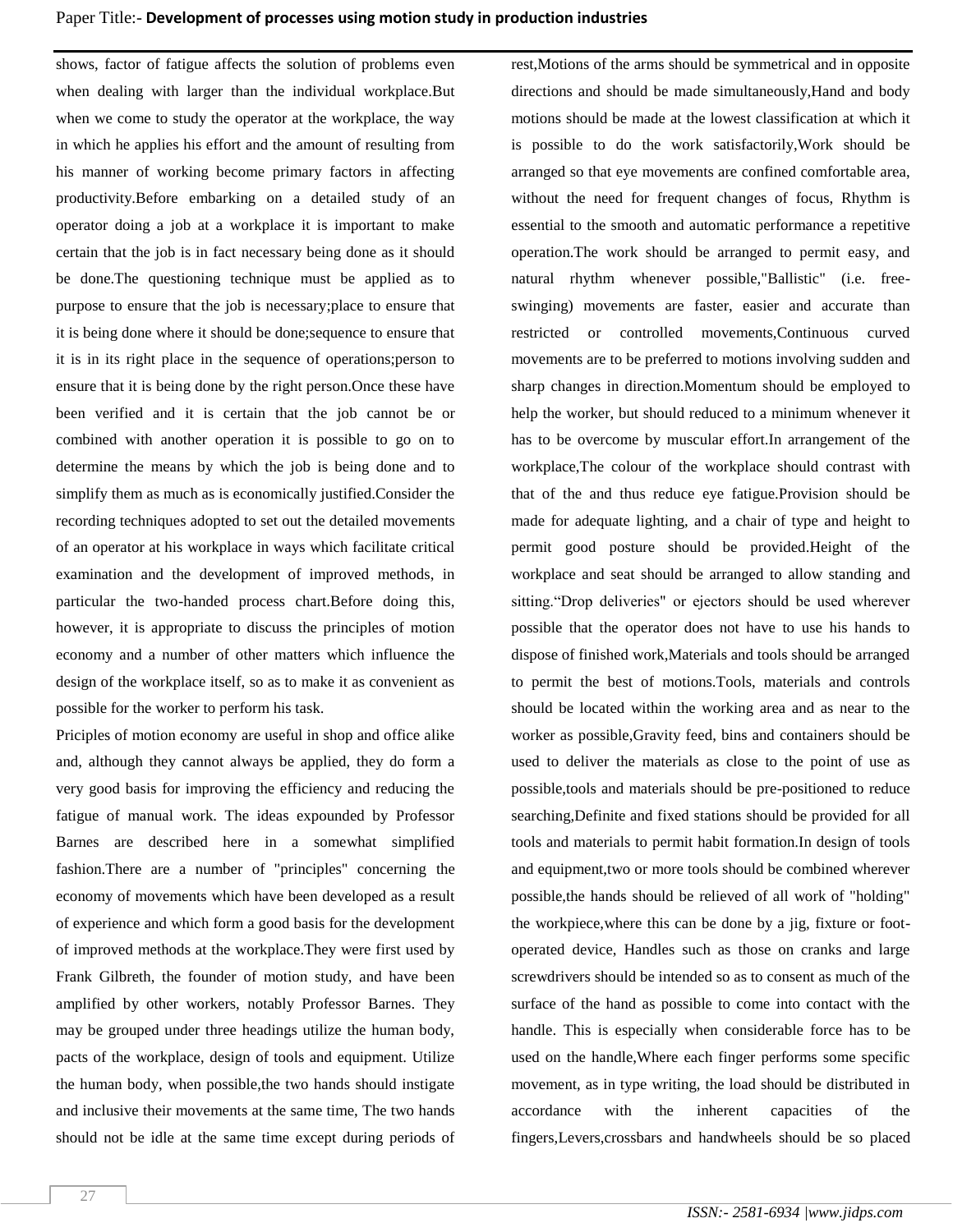that the operator can use them with the least change in body position and greatest "mechanical advantage".The Gilbreths pioneered the study of manual motions and developed basic laws of motion economy that are still relevant today.They were also responsible for the development of detailed motion picture studies, termed as Micro Motion Studies, which are enormously useful for analyzing highly repetitive manual operations. With the improvement in technology, job simplification so that it is less fatiguing and less time consuming.While motion study involves a simple visual analysis, micro motion study uses more expensive equipment.The two kinds of revised may be contrasted to viewing a task under a magnifying glass versus viewing the same under a microscope.The added detail revealed by the microscope may be necessitated in exceptional cases when even a minute improvement in motions matters, i.e. on extremely short repetitive tasks.Traditionally,the data from micro motion studies are recorded on a Simultaneous Motion (simo) Chart while that from motion studies are recorded on a Right Hand - Left Hand Process Chart.On analysing the result of several motion studies conducted, Gilbreths concluded that any work can be done by using a combination of some or all of seventeen basic motions, called therbligs.These can be classified as useful therbligs and ineffective therbligs.Effective therbligs take the work progress towards completion. Attempts can be made to shorten them but they cannot be eliminated.Ineffective therbligs do not advance the progress of work and therefore attempts should be made to eliminate them by applying the principles of motion economy.It is a graphic representation of an activity and shows the sequence of the therbligs or group of therbligs performed by body members of operator. It is drawn on a common time scale.In other words, it is a two-hand process chart drawn in terms of therbligs and with a time scale.Making the Simo Chart. A video film or a motion picture film is attempted of the operation as it is carried out by the operator.The film is analyzed frame by frame. For the left hand, the sequence of therbligs (or group of therbligs) with their time values are recorded on the column corresponding to the left hand. The symbols are inserted against the length of column representing the duration of the group of therbligs.The procedure is repeated for the right hand and other body members (if any) involved in carrying out the operation.It

number of therbligs may be grouped into an element large enough to be measured as can be see .From the analysis shown about the motions of the two hands (or other body members) involved in doing an operation, inefficient motion pattern can be identified and any violation of the principle of motion economy can be easily noticed. The chart, therefore, facilitates in improving the method of doing an operation so that balanced two-handed actions with coordinated foot and eye motions can be achieved and ineffective motions can be either reduced or eliminated.The result is a smoother, more rhythmic work cycle that keeps both delays and operator fatigue to the minimum extent.The two-handed process chart can be concerned to a huge array of assembly, machining and clerical jobs. In assembly operations tight fits and awkward positioning present certain problems.In the assembly of small parts with close"positioning before assembly" may be the longest element in the cycle. In cases "positioning" should be shown as a separate movement ("Operation") from the actual movement of assembly (e.g. fitting a screwdriver in the head of a small screw). This enables attention to be focused on it and, if it is shown against a time scale, its relative importance can be assessed.Major savings can be made if the number of such positionings can be reduced, as for example by slightly countersinking the mouth of a hole and putting a chamfer on the end of the shaft fitting in it, or by using a screwdriver with a self-centring bit.The very act of making the chart enables the work study man to gain an intimate knowledge of the details of the job, and the chart itself enables him study each element of the job by itself and in its relation to other elements.From this study ideas for improvements are developed.These ideas should be down in chart form when they occur, just as in all other process charting. It may be that different ways of simplifying the work can be found; if they are all charted they can be compared easily. The best method is generally that which requires fewest movements.The two-handed process chart is generally used for repetitive operations,when one complete cycle of the work will be recorded. Recording is carried out in more aspects than is usually employed on flow process charts.What may be shown as a single operation on a flow process chart may be broken down into a number of elemental

is generally not possible to time individual therbligs.A certain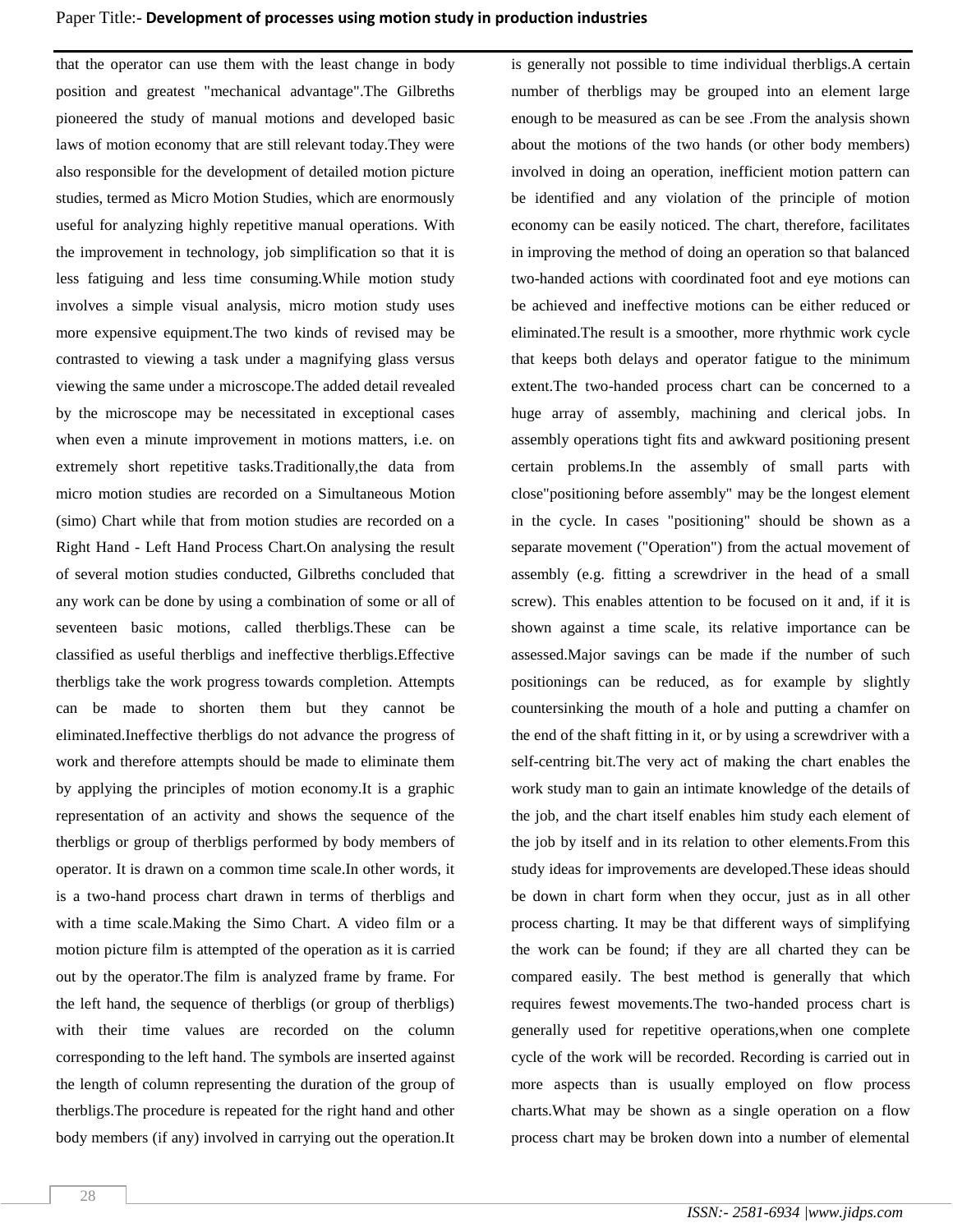activities which together make up the operation.The twohanded process chart usually employs the same symbols as the other process charts.The simo chart is the micromotion form of the man type flow process chart.Because simo charts are used primarily for operations of short duration,performed with extreme rapidity, it is generally necessary to compile them from films made of the operation which can be stopped at any point or projected in motion. It will be seen that the movements are recorded against time measured in "winks"  $(1 \text{ wink} = 1/2000$ minute).These are recorded by a "wink counter" placed in such a position that it can be rotating during the filming.Motions are classified for each hand. A simo chart is a chart, often based on film analysis, used to record simultaneously on a common timescale the therbligs or groups of therbligs performed by different parts of the body of one or more workers.

### **V. CONCLUSION**

After realizing the recommended enhancement ideas, It will advance the contemporary process by sinking the number of workstations,transportations,mingling the operations and tumbling the worker's fatigue.From the above symposium it can de concluded that the process can be enhanced based on method study, work procedure and proper deployment of workers.

#### **VI . REFERENCES**

[1]Agurén, S. et al. The Volvo Kalmar plant: The impact of new design on work organization (Stockholm, Rationalization Council-Swedish Employers' Confederation-Swedish Trade Union Confederation, 1976).

[2]Alie, J.A. "Who designs work?", in Technology in Society (Newark, New Jersey), 12 (1990), pp. 301-312.

[3]Apple, James M. Plant layout and materials handling (London, John Wiley, 3rd éd., 1977).

[4]Neeraj Kumar Sharma,"Enhance Prodcutivity Using Method Study in Sugar Industry",International Journal of Mechanical and Industrial Technology, Vol. 4, Issue 2, pp: (35-37), Month: October 2016 - March 2017.

[5]Banks, J. Principles of quality control (London, John Wiley, 1989).

[6]Barnes, Ralph M. Motion and time study: Design and

measurement of work (New York and London, John Wiley, 7th éd., 1980).

[7]Biemans, F.P.M. Manufacturing planning and control: A reference model (Amsterdam, Elsevier, 1990).

[8]British Standards Institution. Glossary of terms used in work management services, BS 3138 (London, 1991).

[9]Buffa, Elwood S,; Sarin, Rakesh K. Modern production operations management (New York, JohnWiley, 8thed., 1987).

[10]Burbridge, John L. Production flow analysis for planning group technology (Oxford, ClarendonPress, 1989).

[11]Butera, F.; Thurman, J.E. (eds.). Automation and work design (Amsterdam, North-Holland, 1984).

[12]Carpentier, J.; Cazamian, P. Night work: Its effects on the health and welfare of the worker (Geneva, ILO, 1977).

[13]Carson, G.B. (éd.) et al. Production handbook (New York, Ronald Press, 3rd éd., 1972).

[14]Cerato, Luigi et al. Lafabrica: Camminando con l'innovazione (Rome, ENFAPI, 1987).

[15]Clerc, J.-M. (éd.). Introduction to working conditions and environment (Geneva, ILO, 1985).

[16]Crossan, R.M.; Nance, H.W. Master standard data: The economic approach to work measurement (New York and London, McGraw-Hill, 2nd éd., 1972).

[17]Currie, R.M. Financial incentives based on work measurement, revised J.E. Faraday (London,British Institute of Management, 2nd éd., 1971).

[18]Work study, revised J.E. Faraday (London, Pitman, 4th éd., 1977).

[19]Dehmand, Khosrow. Quality control, robust design, and the Taguchi method (London, Wadsworth, 1988).

[20]Del Mar, D. Operations and industrial management: Designing and managing for productivity(New York, McGraw-Hill, 1985).

[21]Eastman. Materials handling (New York, Dekker, Marcel Inc., 1987).

[22]Ebel, Karl H. Computer-integrated manufacturing: The social dimension (Geneva, ILO, 1990).

[23]Edosomwan, Johnson (éd.). People and product management in manufacturing (Amsterdam, Elsevier Science Publishers, 1990).

[24]Edwards, G.A.B. Readings in group technology (Brighton,